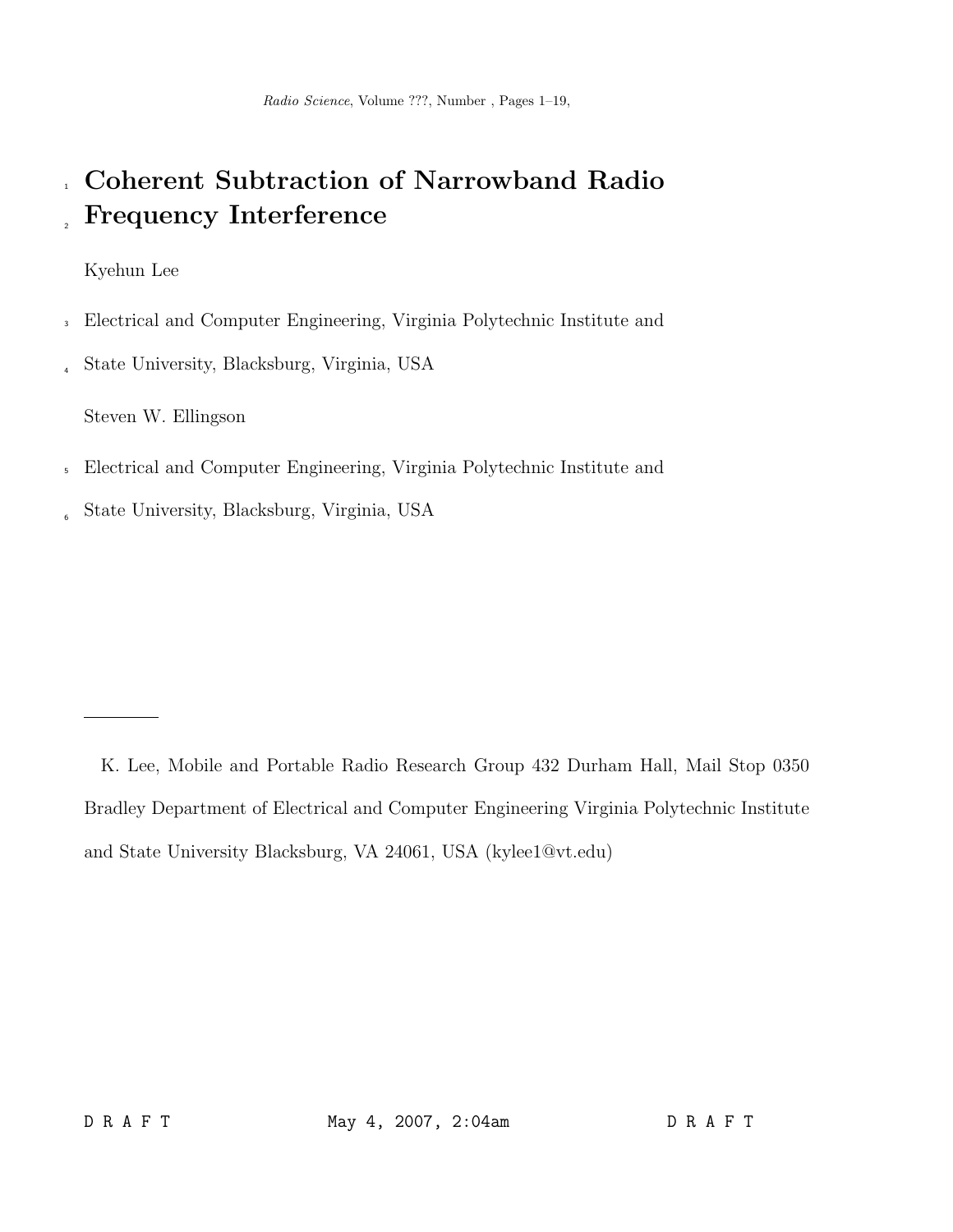Abstract: The ability to do radio astronomy at wavelengths  $>1$  m is frequently restricted by narrowband anthropogenic radio frequency interfer- ence (RFI). Much new science requires observations at frequencies where RFI can not be avoided. There have been attempts to suppress RFI using sig- nal processing techniques, with performance which is found to be limited by  $_{12}$  the interference–to–noise ratio (INR). This paper describes a generic sup- pression method applicable to all narrowband RFI signals, as well as a method which is particularly effective against narrowband frequency modulated (NBFM) signals. Both methods are based on a strategy of estimation followed by co- herent subtraction, and neither requires an additional reference antenna. The generic method is shown to be somewhat "toxic" to underlying noise and as- tronomical signals but may nevertheless have applications; whereas the NBFM– specific method is shown to be relatively benign to astronomical signals but also somewhat less effective in suppressing RFI. The performance of both methods is demonstrated with a real–world data consisting of 4 narrowband  $\mu_{22}$  FM signals.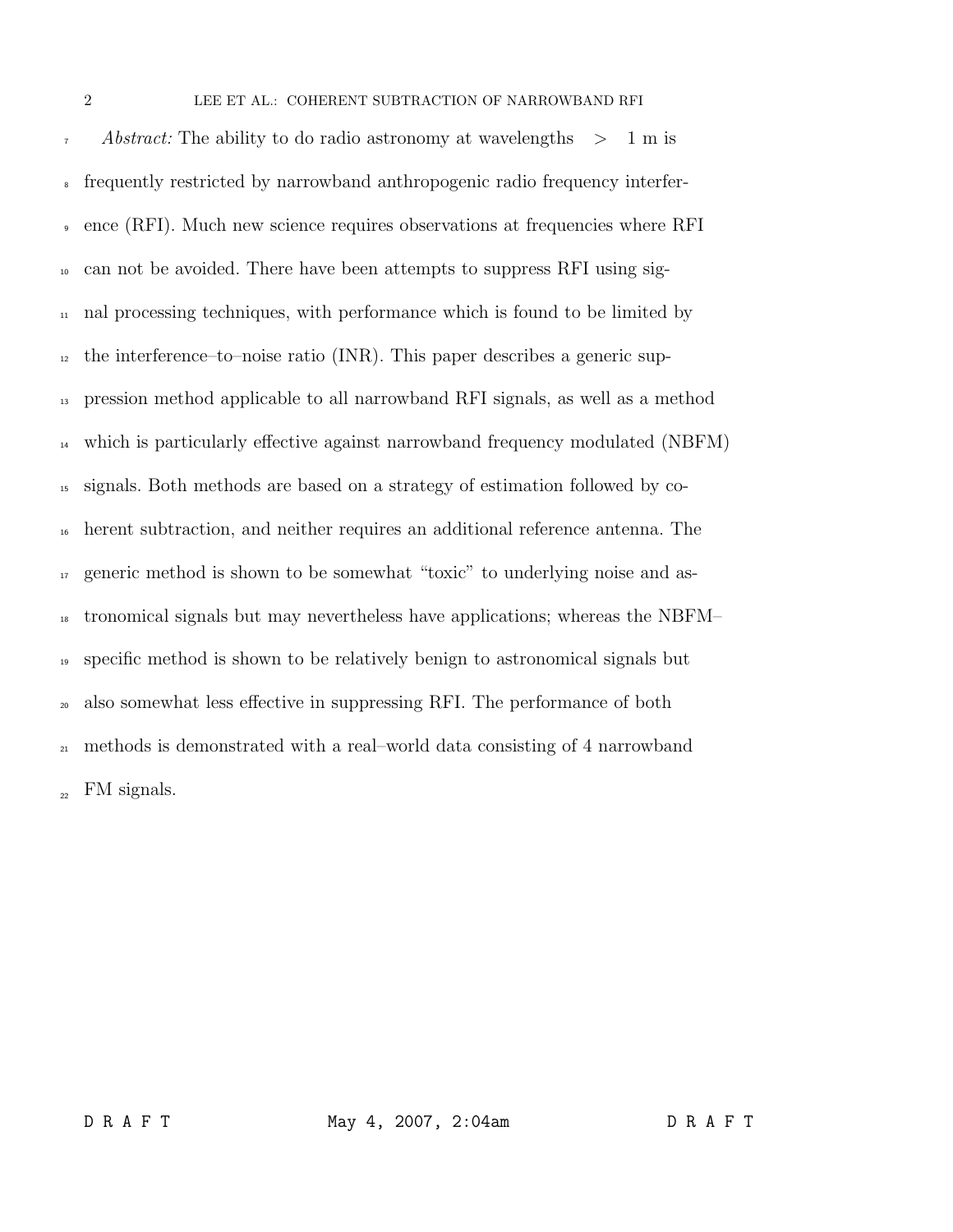#### 1. Introduction

 Anthropogenic radio frequency interference (RFI) poses severe challenges for radio <sup>24</sup> astronomy *[Thompson et al.,* 1991]. Whereas it is often possible to employ a strategy  $_{25}$  of avoidance – e.g., observing in bands which are protected by regulation, or from sites at which RFI is acceptably weak – much important science requires observations at sites and in bands in which RFI cannot be effectively avoided. For example, a topic which is currently of intense interest to the astronomical community is the possibility of studying the Epoch of Reionization using the redshifted 21 cm emission <sup>30</sup> of hydrogen (e.g., [*Furlanetto et al.*, 2004]), and is a prime motivator for a number of <sup>31</sup> new radio telescopes currently under construction including the Low Frequency Array (LOFAR) [Butcher, 2004], the Mileura Widefield Array (MWA) [MWA website], and the Square Kilometer Array (SKA) [SKA website]. This effort requires access to large contiguous segments of quiet spectrum ranging from ∼75 MHz to ∼250 MHz. For a variety of reasons the new instruments LOFAR and the Long Wavelength Array  $_{\infty}$  (LWA) [LWA website] intend to operate at frequencies as low as 20 MHz.

 Although many forms of RFI exist in the range 20–250 MHz, a common and partic- ularly onerous source is "narrowband" (3 kHz to 25 kHz bandwidth) voice communi- cations using various amplitude, phase, and frequency modulation techniques. This category of signals can be found nearly everywhere, both because they are frequently used for mobile communications including aircraft, and because signals at these fre-quencies can propagate over extraordinary distances. These aspects limit the extent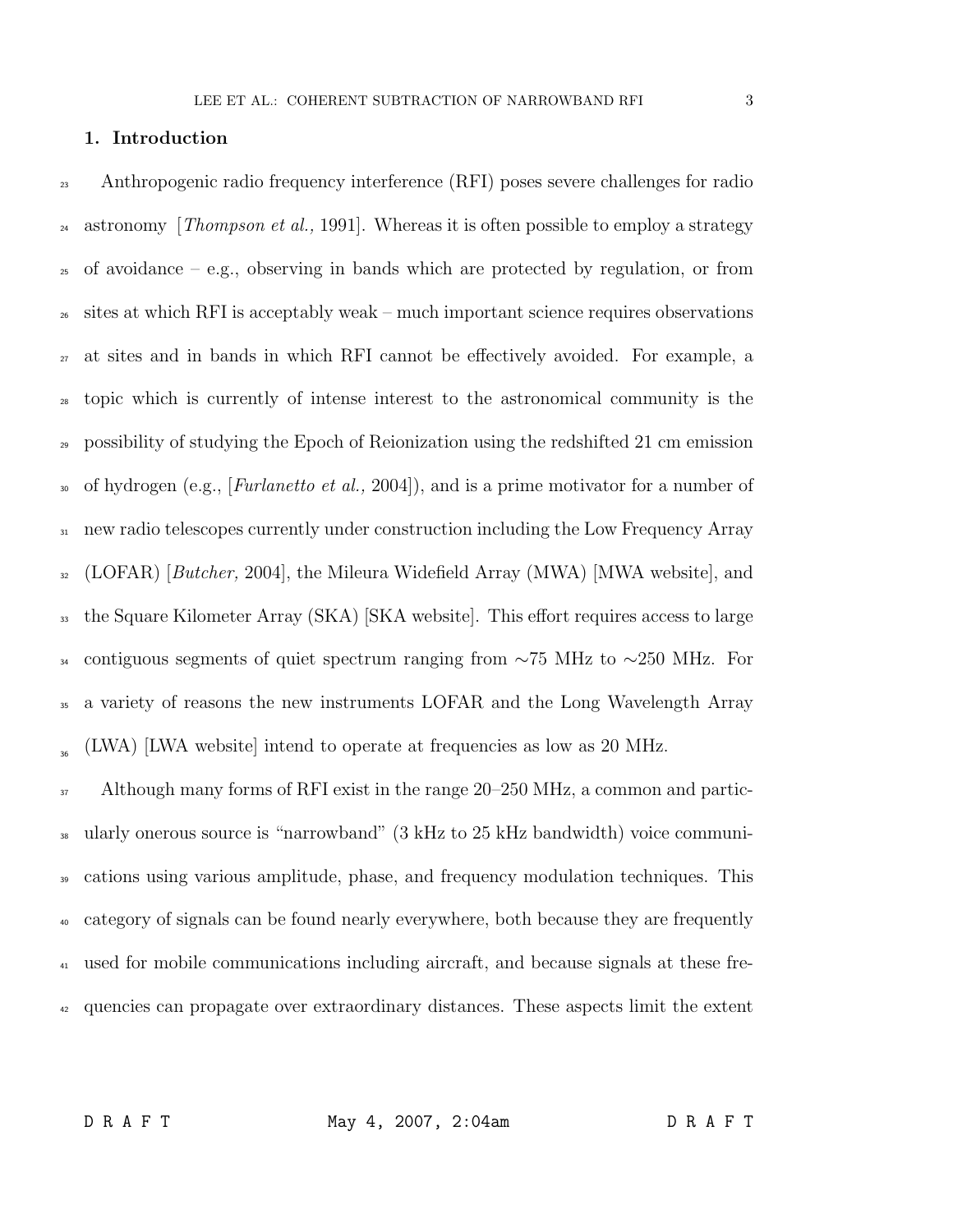<sup>43</sup> to which a strategy of avoidance can be successful, and motivate technical solutions in which RFI-afflicted data might instead be cleaned, preferably in real time. <sup>44</sup>

<sup>45</sup> Although extensive literature exists on the problem of mitigation of RFI  $_{46}$  (e.g., [Laster and Reed, 1997] and references therein) the vast majority of past work is <sup>47</sup> oriented toward communication applications, as opposed to radio science applications. <sup>48</sup> The resulting emphasis is on the reduction of very strong  $RFI - i.e.,$  interference-to-<sup>49</sup> noise ratios (INR) orders of magnitude greater than 1. RFI whose INR is less than <sup>50</sup> or equal to 1 is typically no longer limiting to communication performance. In radio 51 science applications, in contrast, input INR  $\leq$  1 can be devastating; e.g., in spec-<sup>52</sup> troscopy involving long integrations. Thus, we seek algorithms which are effective in 53 suppressing weak RFI to INR  $\ll 1$ . Additionally, we seek algorithms which do this <sup>54</sup> without distorting the underlying astronomy and, preferably, also not distorting the underlying noise. <sup>55</sup>

<sup>56</sup> Notable previous attempts to mitigate narrowband RFI in a manner germane to  $_{57}$  radio astronomy includes [*Barnbaum and Bradley,* 1998], which addressed the fea-<sup>58</sup> sibility of using a time-domain adaptive canceler in this application. This approach <sup>59</sup> requires an auxiliary signal which has nominally a high-INR copy of the RFI and neg-• ligible SNR for the astronomical signal of interest, and must therefore be obtained  $\epsilon$ <sub>01</sub> from a separate "reference" antenna. Thus limitations of this approach are that (1)  $\omega$  some a priori information about the location of the signal is required so as to prop-<sup>63</sup> erly point the reference antenna(s), and (2) the technique is limited to suppression <sub>64</sub> which is proportional to the INR achieved in the reference channel. We refer to the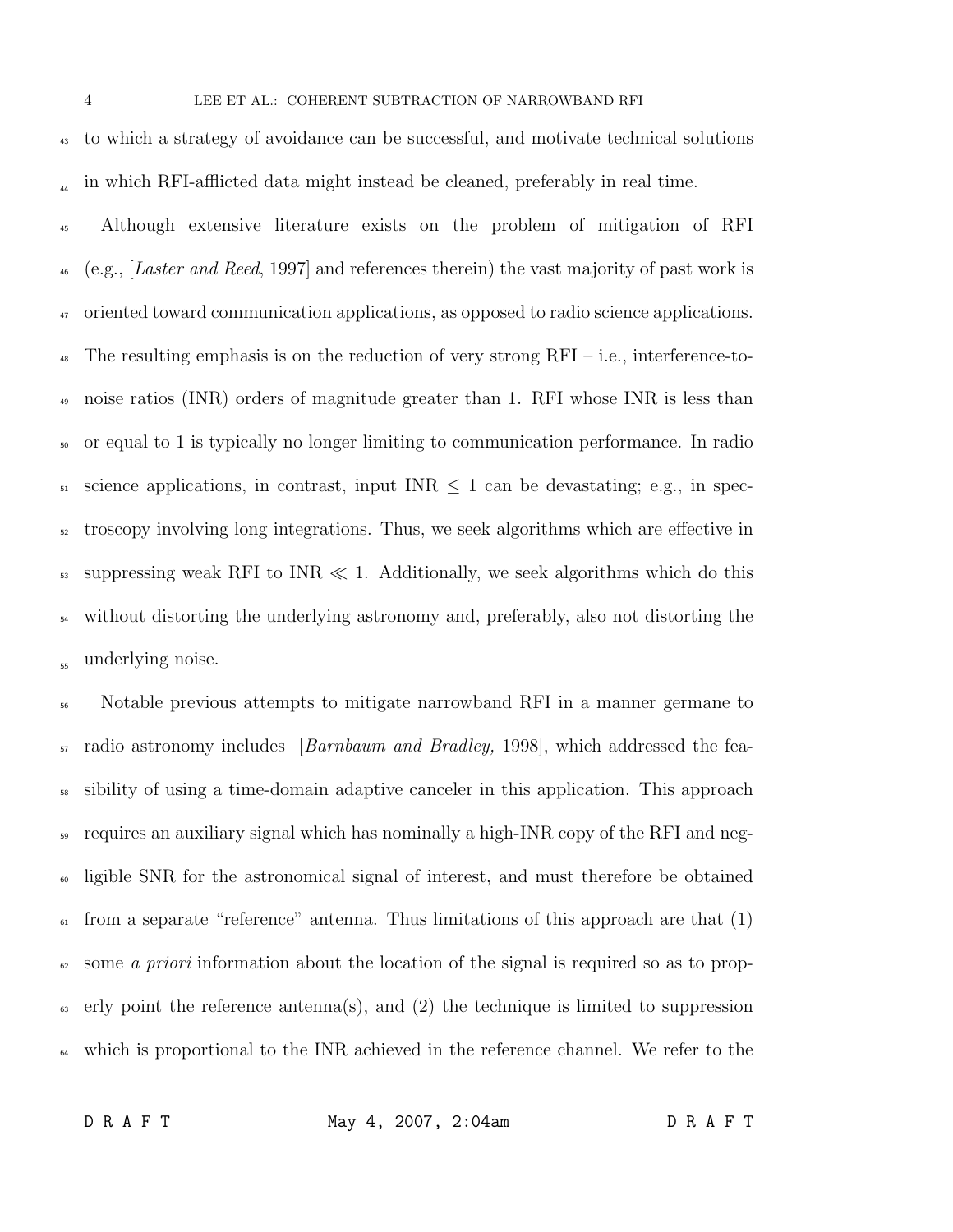<sup>65</sup> principle that this class of mitigation techniques tends to produce output INR equal <sup>66</sup> to the inverse of the input INR as "power inversion". Power inversion tends to limit  $\sigma$  the usefulness of affected algorithms since RFI which appears weak over short time– <sup>68</sup> frames can easily ruin observations made over longer time periods. In the Bradley <sup>69</sup> and Barnbaum approach, the only alternative is to increase the gain of the reference <sup>70</sup> antenna.

 $\eta_1$  An interesting alternative approach can be found in the synthetic aperture radar <sup>72</sup> literature [*Miller et al.*, 1997], in which the RFI is modeled as sinusoids of unknown <sup>73</sup> frequency, magnitude, and phase. The proposed algorithm then consists of dynami- $\alpha$  cally estimating these parameters, synthesizing new (noise-free) versions of the signals <sup>75</sup> using the estimated parameters, and then coherently subtracting these from the orig- $\tau_6$  inal data. This technique turns out to be highly effective especially when the sample  $\pi$  rate is much greater than the Nyquist criterion for any given RFI signal, since in <sup>78</sup> this case, narrowband RFI signals are well-modeled as unmodulated carriers, even <sup>79</sup> over large numbers of samples. Furthermore, there is no need for a separate reference <sup>80</sup> antenna. To accommodate frequency–modulated signals having bandwidth too great  $\frac{1}{81}$  to model effectively as sinusoids, this approach adds an additional parameter – the  $\frac{1}{82}$  first derivative of frequency with respect to time – which in effect extends the signal <sup>83</sup> model to include "linear chirp" signals. The disadvantage of this approach is that <sup>84</sup> the algorithm has no means to distinguish between RFI and noise, and thus tends <sup>85</sup> to suppress both. This can be problematic for the detection of weak signals underly-<sup>86</sup> ing the RFI. Ironically, the performance of this approach is also constrained by the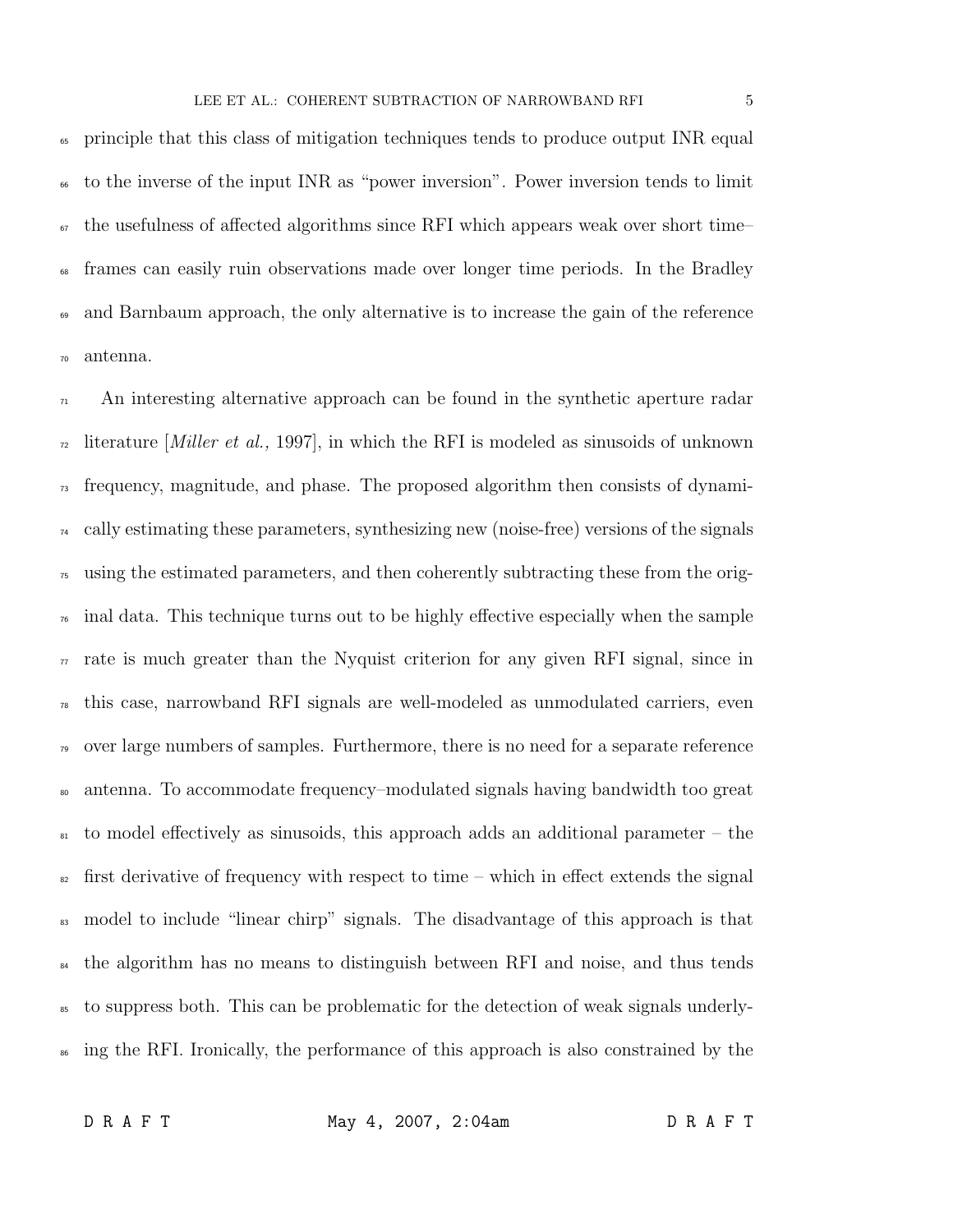<sup>87</sup> power inversion principle; in fact severely so since, in the basic algorithm, there is no reference antenna to increase the input INR. Detailed discussion of this issue can <sup>89</sup> be found in [Ellingson, 2002]. [Ellingson and Hampson, 2003] describes a specific application of the sinusoidal estimation and subtraction approach to L-band astron- omy afflicted by ground based aviation radar, where the limitations of both power inversion and detection sensitivity are observed. Although one might consider some combination of the above two approaches to overcome this difficulty; that is, using a reference antenna to increase the input INR and thereby improving the estimation of sinusoidal parameters, in the present work we wish to avoid the implementation <sub>96</sub> problems associated with a reference antenna.

<sup>97</sup> [Ellingson et al., 2001] addressed this difficulty by employing a priori information about the modulation of the RFI signal to improve the "effective" INR of the received RFI. They demonstrate more than 20 dB of suppression of a GLONASS (direct se- quence spread spectrum satellite) signal received at an INR of −20 dB; i.e., suppres-<sup>101</sup> sion at least 20 dB greater than that implied by the power inversion constraint. In <sup>102</sup> this case, the fact that the modulated bandwidth is orders of magnitude greater than  $\mu_{103}$  the message (pre-modulation) signal – i.e., large "processing gain" – is exploited to convert the problem from that of estimating the parameters of the rapidly-changing modulated RF waveform with low INR to that of estimating the parameters of the slowly-varying message waveform with high INR. In terms of implementation, this <sup>107</sup> turns out to be a simple matter of demodulating the signal to retrieve the information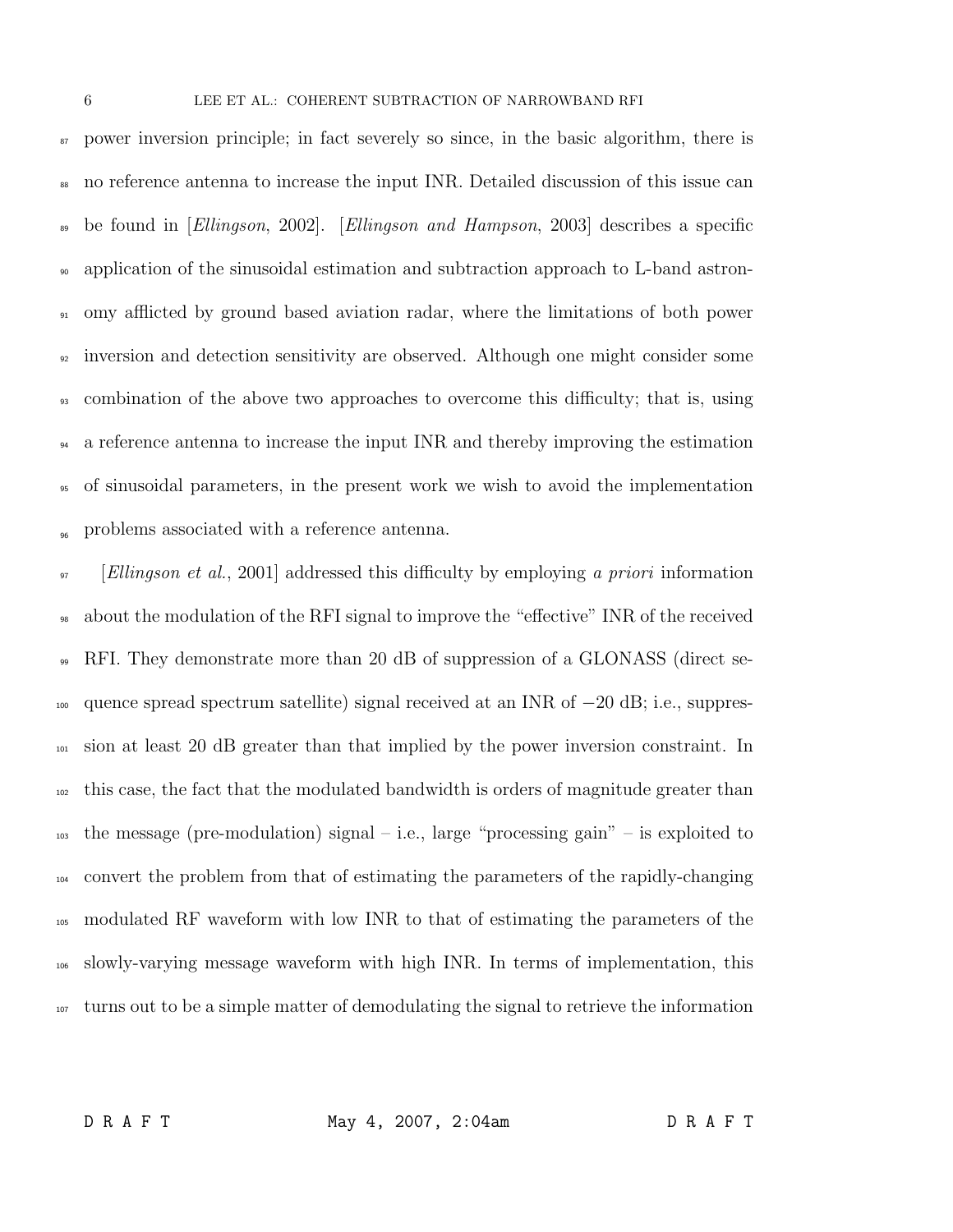<sup>108</sup> signal, and then remodulating the signal to obtain a noise-free version of the original <sub>109</sub> signal.

 In this paper, we attempt to extend this "modulation-savvy" approach to improve  $\mu$ <sup>111</sup> the performance of RFI mitigation following the parametric estimation and subtrac- tion strategy of *[Miller et al.,* 1997]. Specifically, we exploit the significant (but relatively modest) processing gain and "constant modulus" (magnitude) properties of narrowband FM (NBFM) signals to achieve the benefits of this approach with reduced distortion of the underlying signals of interest.

 This paper is organized as follows. Section 2 presents a RFI signal model and its characteristics, the background theory of the suggested RFI mitigation method, and design parameters appropriate for mitigation of RFI of interest. In Section 3, we demonstrate the performance of the mitigation method with real–world data. Section 4 provides concluding remarks including recommendations for further im-121 provement.

#### 2. Theory

In this paper, we model the signal received by a radio telescope as

$$
x(t) = \sum_{n=1}^{N} s_n(t) + s_a(t) + z(t)
$$
 (1)

where  $z(t)$  is additive white Gaussian noise,  $s_a(t)$  is an astronomical signal of interest, and  $s_n(t)$  are RFI signals having the form:

$$
s_n(t) = a_n(t)e^{j\{\omega_n(t)t + \theta_n(t)\}}
$$
\n<sup>(2)</sup>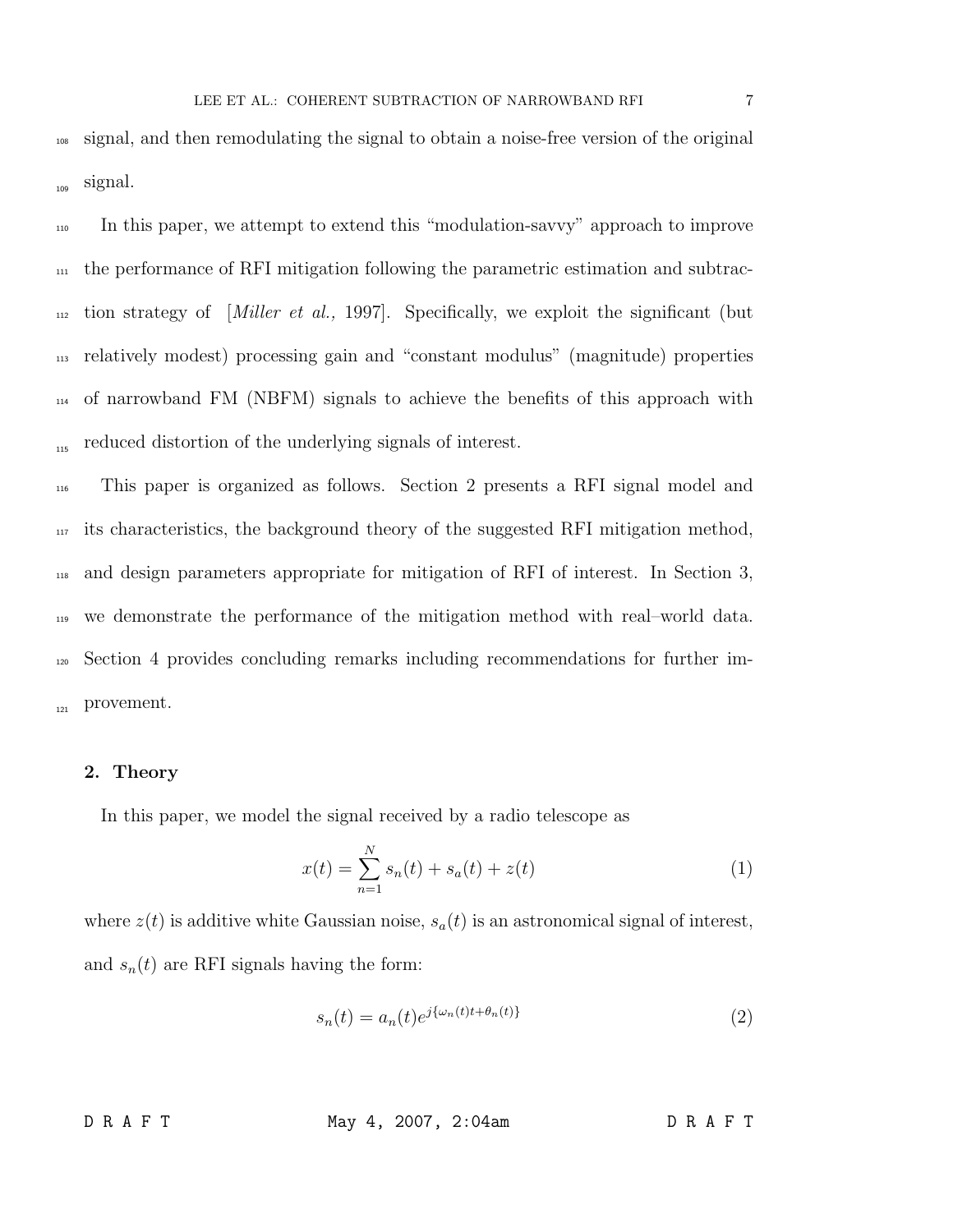$122$  The meanings and behaviors of the parameters in (2) depend on the modulation of the <sup>123</sup> RFI signal. For amplitude-modulated signals including single-sideband (SSB),  $a_n(t)$ <sup>124</sup> is the audio "message" signal;  $\omega_n(t)$  is the carrier frequency which varies only slightly <sup>125</sup> and slowly due to a combination of the limited frequency stability of transmitting 126 equipment and Doppler effects; and  $\theta_n(t)$  is an arbitrary phase offset which also varies <sup>127</sup> very slowly, primarily in response to propagation conditions. The parameters result <sup>128</sup> in occupied bandwidth of less than 5 kHz, which is only slightly larger than the typical message bandwidth of 3 kHz.

130 For NBFM signals, the message is represented by  $\theta_n(t)$ , and  $a_n(t)$  varies only <sup>131</sup> slightly and slowly, relative to the inverse message bandwidth, due primarily to multi-<sup>132</sup> path fading [*Jakes*, 1974]. Because  $a_n(t)$  is nominally constant, FM signals are said to <sup>133</sup> have "constant modulus", a property we exploit in this paper. Standard bandwidths <sup>134</sup> for NBFM signals are 25 kHz, 12.5 kHz, and (now rare but likely to become more <sup>135</sup> common) 6.25 kHz [TIA, 2004]. The relatively large occupied bandwidth compared <sup>136</sup> to the message bandwidth means NBFM signals contain a considerable degree of re-<sup>137</sup> dundant information; this is essentially the "processing gain" referred to in Section 1. <sup>138</sup> This processing gain is exploited in NBFM systems to achieve improved audio qual-<sup>139</sup> ity; however here we take advantage of it in much the same manner it is exploited  $\mu_{140}$  in *Ellingson et al.*, 2001, that is, to bypass the power inversion constraint and to  $_{141}$  enhance discrimination between signal and noise.

 $142$  The proposed algorithm is shown in Figure 1. It works by (1) finding the number of <sup>143</sup> signals (i.e., "model order estimation") and making coarse estimates  $\omega_n^c$  of their center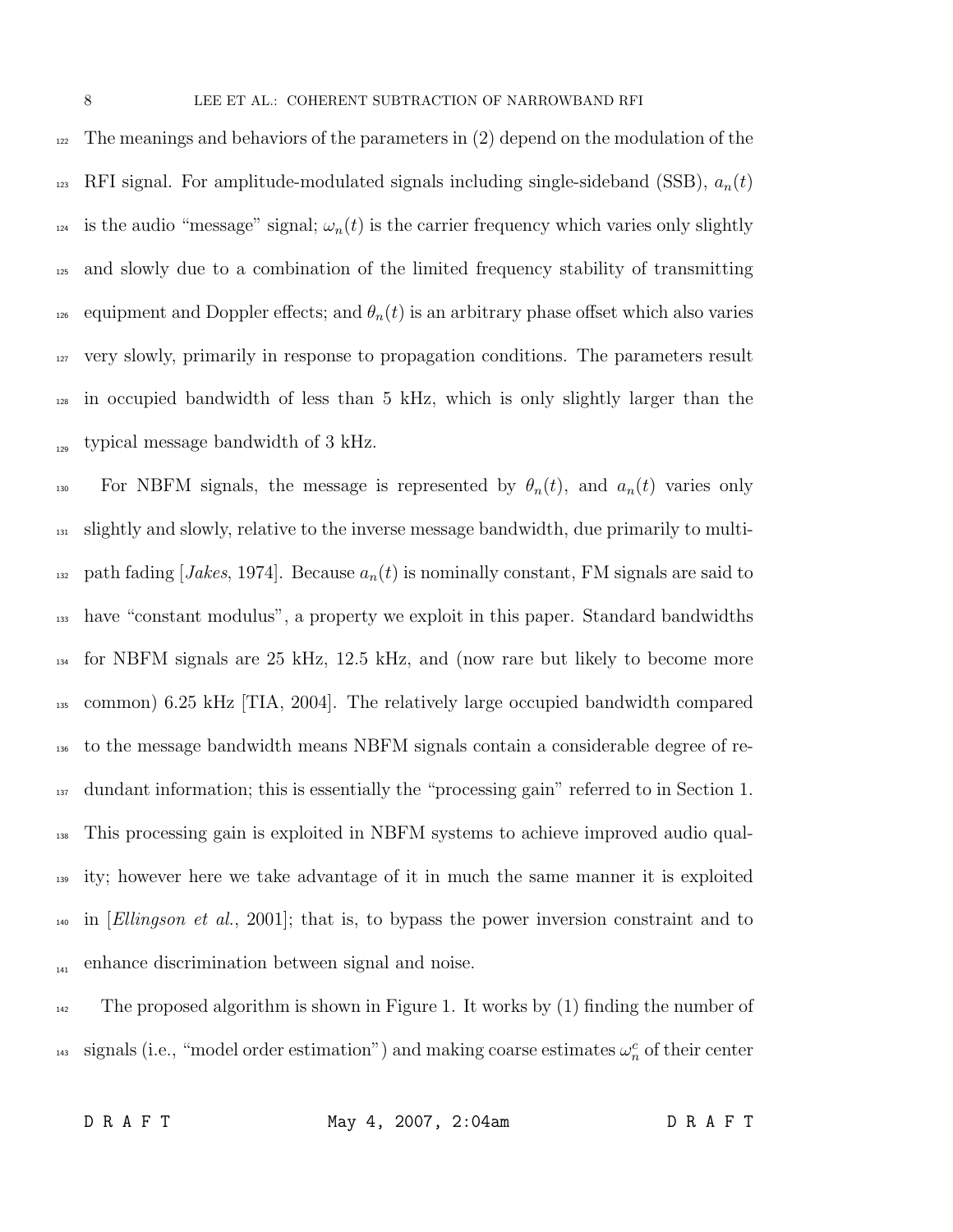144 frequencies, (2) estimating parameters,  $a_n$ ,  $\omega_n$ , and  $\theta_n$ , for each signal identified, (3) <sup>145</sup> synthesizing estimates of the associated signals  $s_n(t)$ , and (4) subtracting these from <sup>146</sup> a delayed version of  $x(t)$ , nominally yielding the desired signal  $y(t) = s_a(t) + z(t)$ .  $_{147}$  Important to note in Figure 1 is that the "primary path" includes delay to account <sup>148</sup> for latency incurred in the estimation and synthesis of RFI signals in other paths. <sup>149</sup> The latency of concern is dominated by the delay incurred in finite impulse response <sup>150</sup> (FIR) filters, thus the primary path latency is deterministic and easily introduced in the form of an all-pass FIR filter of appropriate length.

<sup>152</sup> Many possible methods exist for model order estimation and coarse frequency es-<sup>153</sup> timation *Stoica and Moses*, 2005. In our work, this is conveniently implemented  $_{154}$  using a fast fourier transform (FFT). The length of the FFT,  $T_{\text{FFT}}$ , is chosen so as <sup>155</sup> to yield a resolution bandwidth small enough to clearly resolve adjacent signals. The  $_{156}$  update rate  $T_1$  for the estimates of model order and coarse frequency can be orders of  $_{157}$  magnitude greater than  $T_{\text{FFT}}$ , and thus the sensitivity of detection can be increased <sup>158</sup> by using the smallest possible  $T_{\text{FFT}}$  and averaging the resulting spectra over  $T_1$ . The 159 criteria for detection is based on a threshold test. The value of the threshold  $\beta$  is 160 most conveniently expressed in units of standard deviations ( $\sigma$ ) of the noise,  $z(t)$ , <sup>161</sup> distribution above the mean of  $z(t)$ , and the selected value is chosen as a tradeoff <sup>162</sup> between good sensitivity (tending to relatively low  $\beta$ ) and low "false alarm" rate  $_{163}$  (tending to relatively high  $\beta$ ). The specific danger in having an excessive false alarm <sup>164</sup> rate is that the misguided attempts to estimate and subtract non-existent signals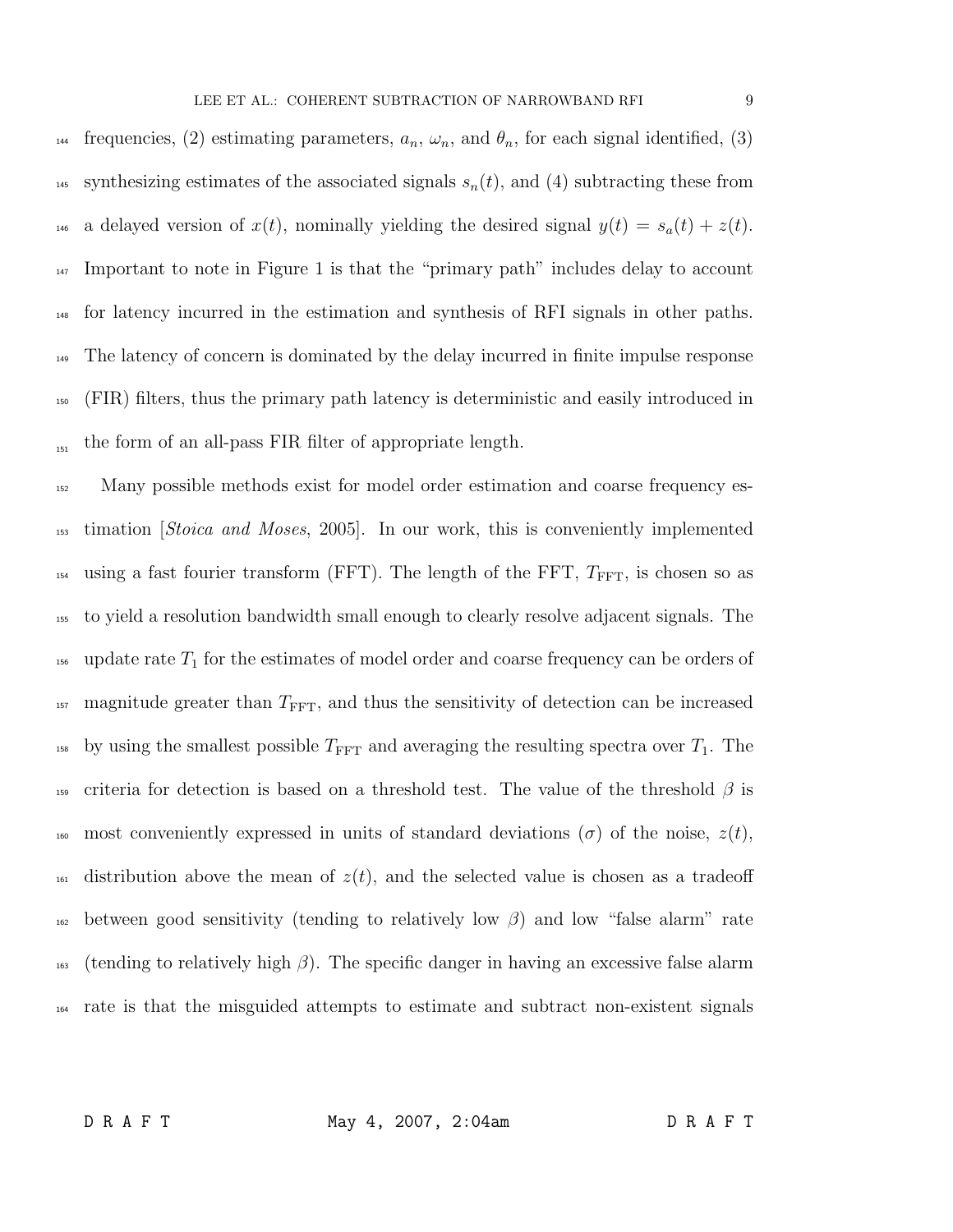<sup>165</sup> will result in increased distortion of  $z(t)$  and possibly also  $s_a(t)$ . In practice,  $\beta$  in the range  $5\sigma$  to  $10\sigma$  is known to be effective [Ellingson and Hampson, 2003].

Figure 2 shows a generic estimation procedure which is applicable to all narrowband modulations. In this procedure, RFI signal of interest is first isolated using a bandpass filter (BPF) centered at  $\omega_n^c$ . Then, the parameters,  $a_n$ ,  $\omega_n$ , and  $\theta_n$ , are estimated by assuming that RFI is sinusoidal over the period of  $T_2$  since the last update of the parameters. With  $\omega_n^c$  from coarse frequency search, the procedure is to find  $\omega_n$  which maximizes the magnitude of (3) given by

$$
A = \frac{1}{T_2} \int_0^{T_2} x_n(t) e^{-j\omega_n t} dt
$$
 (3)

This is conveniently done as a binary search over the bandwidth of the BPF, starting at  $\omega_n^c$ . For  $\omega_n$  maximizing (3), A becomes

$$
A = a_n e^{j\theta_n} \tag{4}
$$

 $T_{167}$  Then,  $a_n$ ,  $\omega_n$ , and  $\theta_n$  are the optimal Maximum Likelihood estimates.

 The precise implementation of the generic estimation procedure should be opti- mized to the type of signal being processed. The bandpass filter should be wide enough to include the entire bandwidth of the RFI signal, plus any error in the ini- tial coarse frequency estimate; reasonable values are 5 kHz for SSB and 15 kHz for NBFM. The update rate  $T_2$  for sinusoidal parameter estimation is a tradeoff between sensitivity (favoring relatively long  $T_2$ ) and desire to accurately track parameter vari-<sup>174</sup> ations resulting from modulation (favoring relatively short  $T_2$ ). In practice,  $T_2$  should  $_{175}$  be approximately one-tenth of the inverse bandwidth of the signal; i.e., 20  $\mu$ s for SSB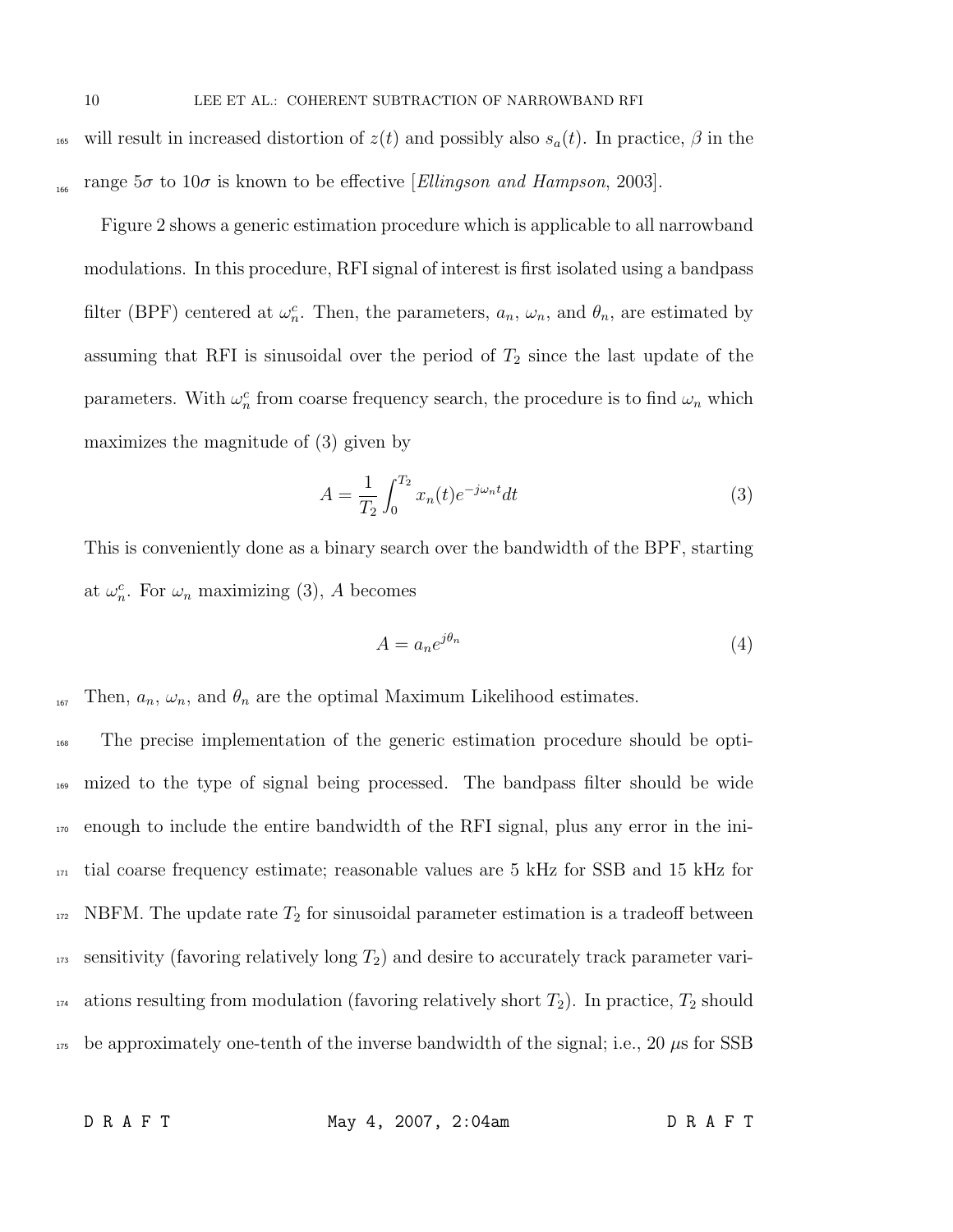$_{176}$  and 6.7  $\mu$ s for NBFM. To avoid jitter resulting from endpoint effects in the estimation <sup>177</sup> of parameters, it is recommended to apply a Bartlett (triangular) window over the  $\frac{1}{178}$  time-domain samples to be processed to obtain any given update.

<sup>179</sup> Figure 3 shows an improved procedure which is applicable to NBFM signals. In this 180 case,  $x_n(t)$  is demodulated by computing the time-derivative of  $\theta_n(t)$ , which yields <sup>181</sup> the message signal. This is then low-pass filtered to suppress extraneous noise. The <sup>182</sup> processing gain is obtained by the fact that the message signal is mostly preserved, <sup>183</sup> whereas any noise outside the low-pass bandwidth is suppressed. The message signal <sup>184</sup> is then remodulated by time-domain integration and addition of initial phase offset 185 to obtain the improved estimate of  $\theta_n$ . Concerning LPF design, the passband must <sup>186</sup> include the entire message spectrum, and passband ripple must be minimized to <sup>187</sup> prevent error in the remodulated signal. Note that the principal advantage in this <sup>188</sup> procedure is that the new sinusoidal phase estimates now respond primarily to the <sup>189</sup> signal *alone*, as opposed to the combination of signal plus noise. Thus, this procedure <sup>190</sup> reduces the extent to which the algorithm distorts  $s_a(t) + z(t)$ , as will be demonstrated <sup>191</sup> in the next section.

 A second modification for the NBFM-specific procedure of Figure 3 is that the 193 constant modulus property of NBFM is exploited to improve the estimation of  $a_n$ . This is achieved by averaging the estimates over a period  $T_3$  which is as long as possible, but much shorter than the "channel coherence time" which is the time over which the gain associated with propagation channel can be assumed to be relatively <sup>197</sup> constant. The channel coherence time is approximately given by  $T_c \approx 0.423/f_{Dm}$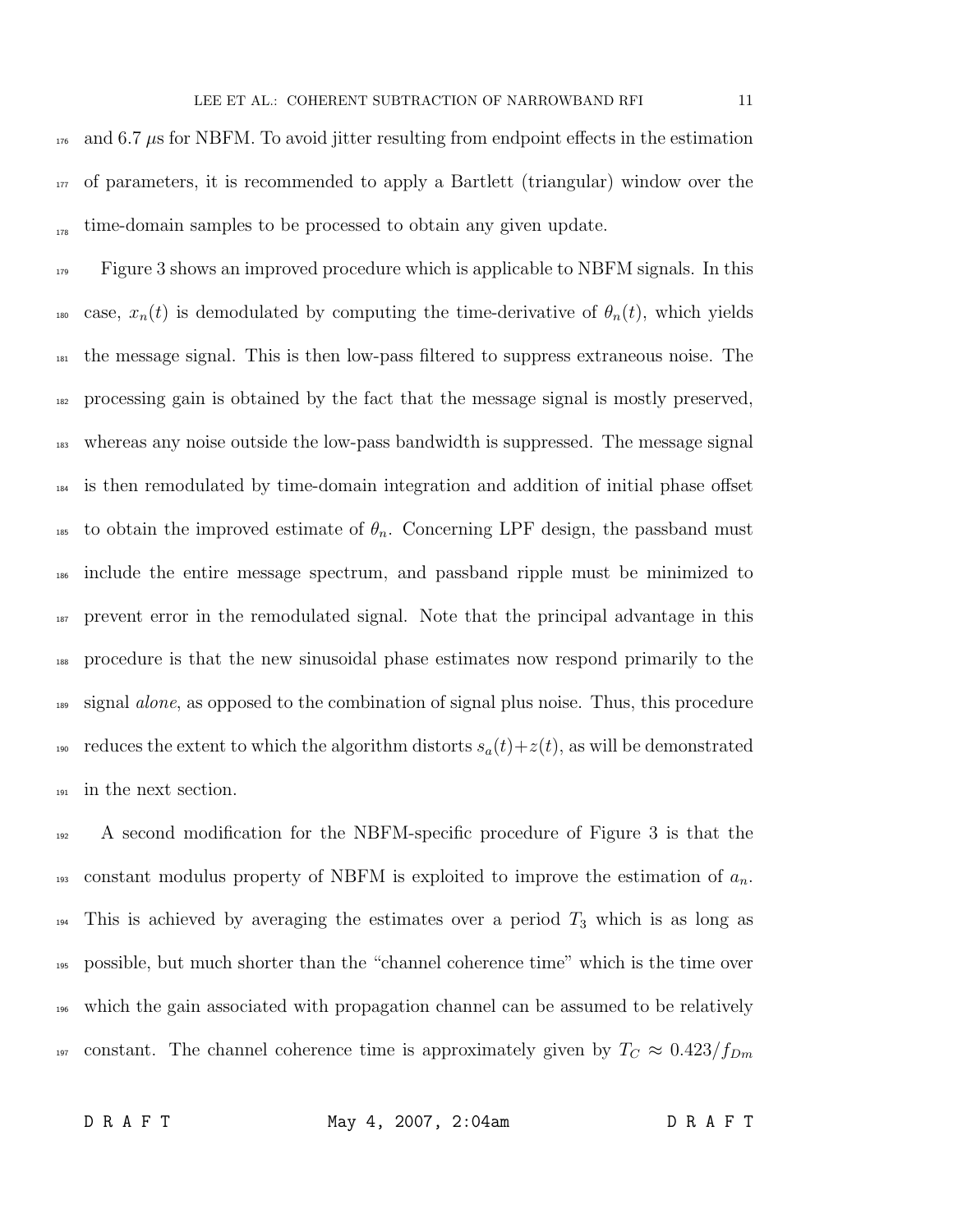<sup>198</sup> where  $f_{Dm}$  is the maximum Doppler shift [*Rappaport*, 1996]. In the experiment shown <sup>199</sup> in Section 3, for example, the carrier frequency is ∼162 MHz. Therefore, assuming 200 the RFI transmitter is moving with the speed of 30 m/s,  $T_C$  becomes 26 ms; thus a <sup>201</sup> reasonable value for  $T_3$  is 3.9 ms, i.e, much shorter than  $T_C$  and much longer than <sup>202</sup> noise correlation distance induced by the BPF. It should be noted that the advantage <sup>203</sup> obtained by enforcing constant modulus is similar to that obtained using the "demod- $_{204}$  remod" technique to improve  $\theta_n$ ; that is, that estimates now respond primarily to the signal alone, as opposed to the combination of signal plus noise.

### 3. Experiment

 To demonstrate the effectiveness of the proposed algorithm, we applied it to a real– world example of NBFM signals. The data consists of four separate weather radio stations operated by the U.S. National Oceanic and Atmospheric Administration located in Arizona (Southwest USA). This includes a station at 162.400 MHz located at Flagstaff, a station at 162.425 MHz located at Payson (Mt. Ord), a station at <sup>211</sup> 162.500 MHz located at Globe (Signal Peak), and a station at 162.550 MHz located at Phoenix. The data provided to the algorithm is in complex baseband form sampled at 256 kSPS, and the total record to be evaluated is ∼1 seconds long. The average <sup>214</sup> spectrum is shown in Figure 4. It can be seen that the modulation is of the 12.5 kHz 215 variety, and that the INRs range from  $\sim$ 0.7 dB to  $\sim$ 24 dB within  $\sim$ 200 kHz–wide passband. Note that the spectrum of each signal includes a strong narrow peak <sup>217</sup> which seems to be independent of the expected modulation. The explanation for this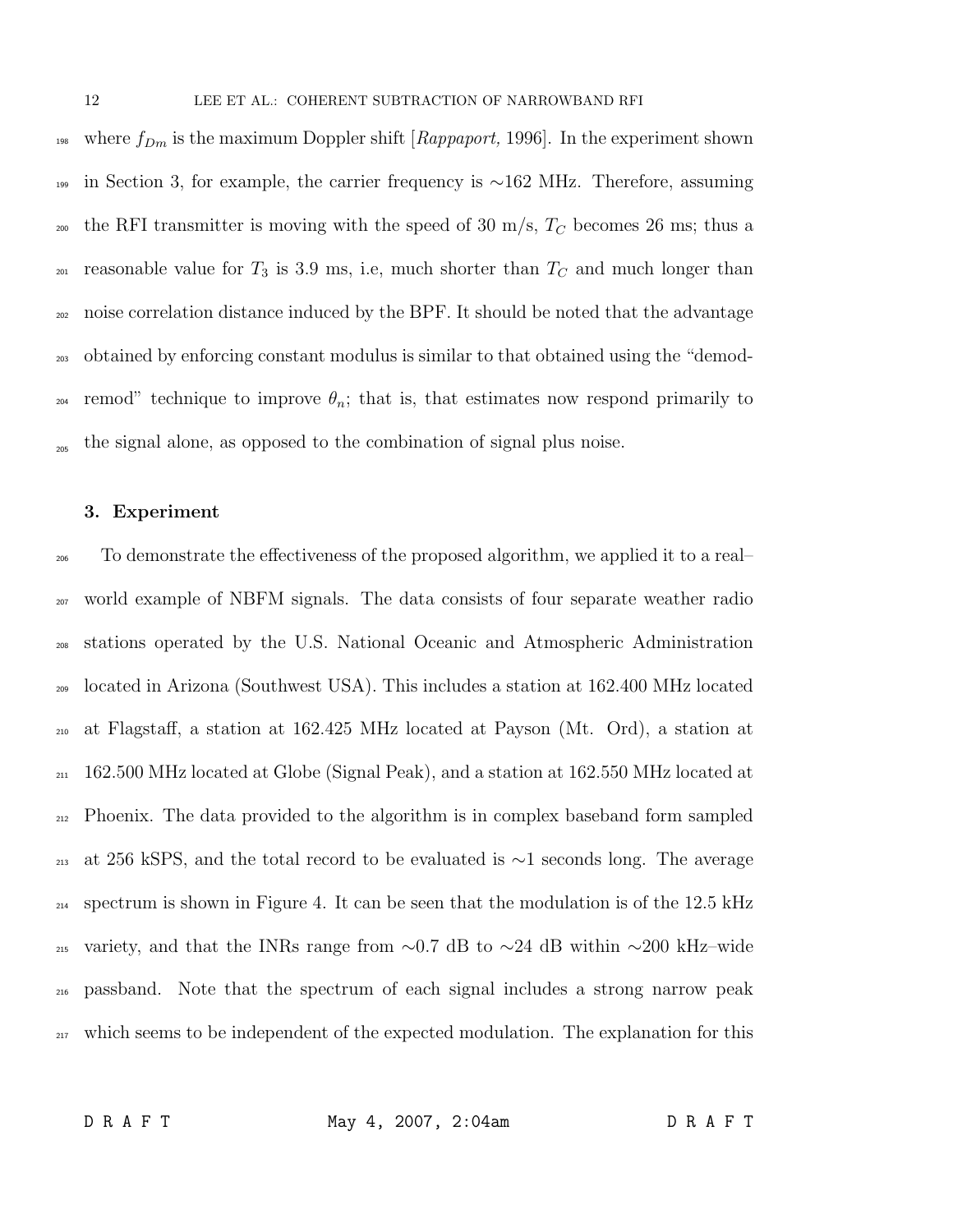<sup>218</sup> feature can be seen in Figure 5, which shows the dataset in the form of a spectrogram. <sup>219</sup> The narrow peak corresponds to periods, visible in the spectrogram, over which the <sub>220</sub> carrier is effectively unmodulated. These unmodulated periods occur because these  $_{221}$  stations continue to transmit even when there is no voice activity.

<sup>222</sup> The algorithm parameters used to process this data are as follows: in model order <sup>223</sup> detection and the coarse frequency search,  $T_{\text{FFT}} = 2 \text{ ms}$ ,  $\beta = 10\sigma$ , and detection is <sub>224</sub> done just once over the duration of the dataset  $(T_1 \approx 1 \text{ s})$ .

<sup>225</sup> First, we consider the results using the generic processing method of Figure 2 with  $T_2 = 6.7 \mu s$ . The result is shown in Figure 6. Note that the generic processing <sub>227</sub> algorithm results in the deep suppression of all four NBFM signals. However, noise <sup>228</sup> which occupies the same bandwidth as RFI signal is also suppressed. This is due to the algorithm's inability to discriminate RFI from noise.

<sup>230</sup> Next, we consider the results using the NBFM-specific processing method of Fig-<sup>231</sup> ure 3 with  $T_2 = 6.7 \text{ }\mu\text{s}$  and  $T_3 = 3.9 \text{ ms}$ . The bandwidth of the LPF following the 232 differentiator is set at 4 kHz, which includes the entire message spectrum.  $\omega_n$  is 233 estimated just once, i.e.,  $T_4 \sim 1$  s. The result is shown in Figure 7. Note in this case noise spectrum is preserved, but the RFI is not as deeply suppressed.

<sup>235</sup> Finally, we consider the potential toxicity of the RFI processing to weak astro-236 nomical signals,  $s_a(t)$ . To do this, we created simulated spectral lines in the form of <sup>237</sup> sinusoids added to the data, with two cases of frequency offset, 1 and 5 kHz, above <sup>238</sup> the center frequency of each of the 4 RFI signals, and with magnitude such that it <sup>239</sup> has SNR of ∼6 dB with respect to the resolution bandwidth of the spectrum shown in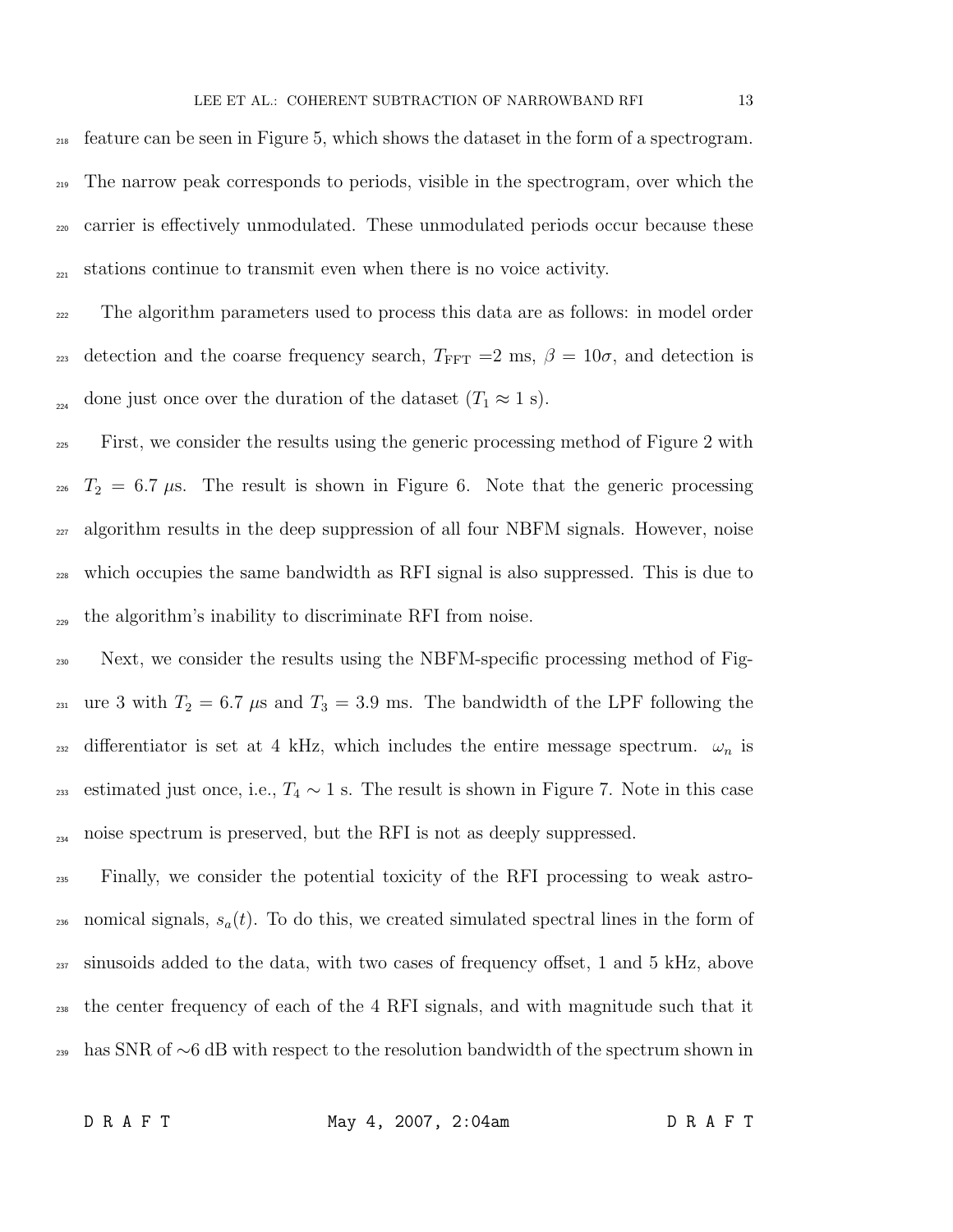<sup>240</sup> Figure 1. The spectrum of these signals by themselves is shown in Figure 8 for 1 kHz  $_{241}$  offset. Figures 9–11 show the results for generic and NBFM-specific processing. In  $_{242}$  Figure 9, it can be seen that the generic processing method suppresses all signals, <sup>243</sup> including the artificial spectral lines. Thus, the generic algorithm is not suitable <sup>244</sup> for spectroscopy. In Figures 10 and 11, the suppression results with NBFM–specific <sup>245</sup> processing are seen to depend on the frequency offsets. In case of 1 kHz offset, the 246 simulated spectral lines are suppressed by  $~\sim 50\%$ . In case of 5 kHz offset, they are  $_{247}$  preserved. The reason the lines with 5 kHz offset are preserved whereas the lines with <sup>248</sup> 1 kHz offset are not is explained by the bandwidth of the LPF in the "demod-remod" <sub>249</sub> path in Figure 3, which is 4 kHz in this example. Thus, the choice of the bandwidth <sup>250</sup> of this LPF is a trade–off between a large value (e.g., 5 kHz), which provides the <sup>251</sup> most effective suppression, and a small value (e.g., 3 kHz), which protects largest  $_{252}$  fraction of bandwidth against the toxic effect of the mitigation algorithm.

### 4. Concluding Remarks

 This paper has described and demonstrated a method for mitigation for a broad class of narrowband signals which are common sources of interference to radio science observations in the range 20–250 MHz and beyond. The basic approach is to model RFI signals as sinusoids, and then to synthesize and subtract noise-free versions of <sub>257</sub> these sinusoids from the original received signal. Two methods for estimating sig- nal parameters were presented: A generic method which assumes only that RFI is well modeled as sinusoids, and a NBFM-specific method which exploits the constant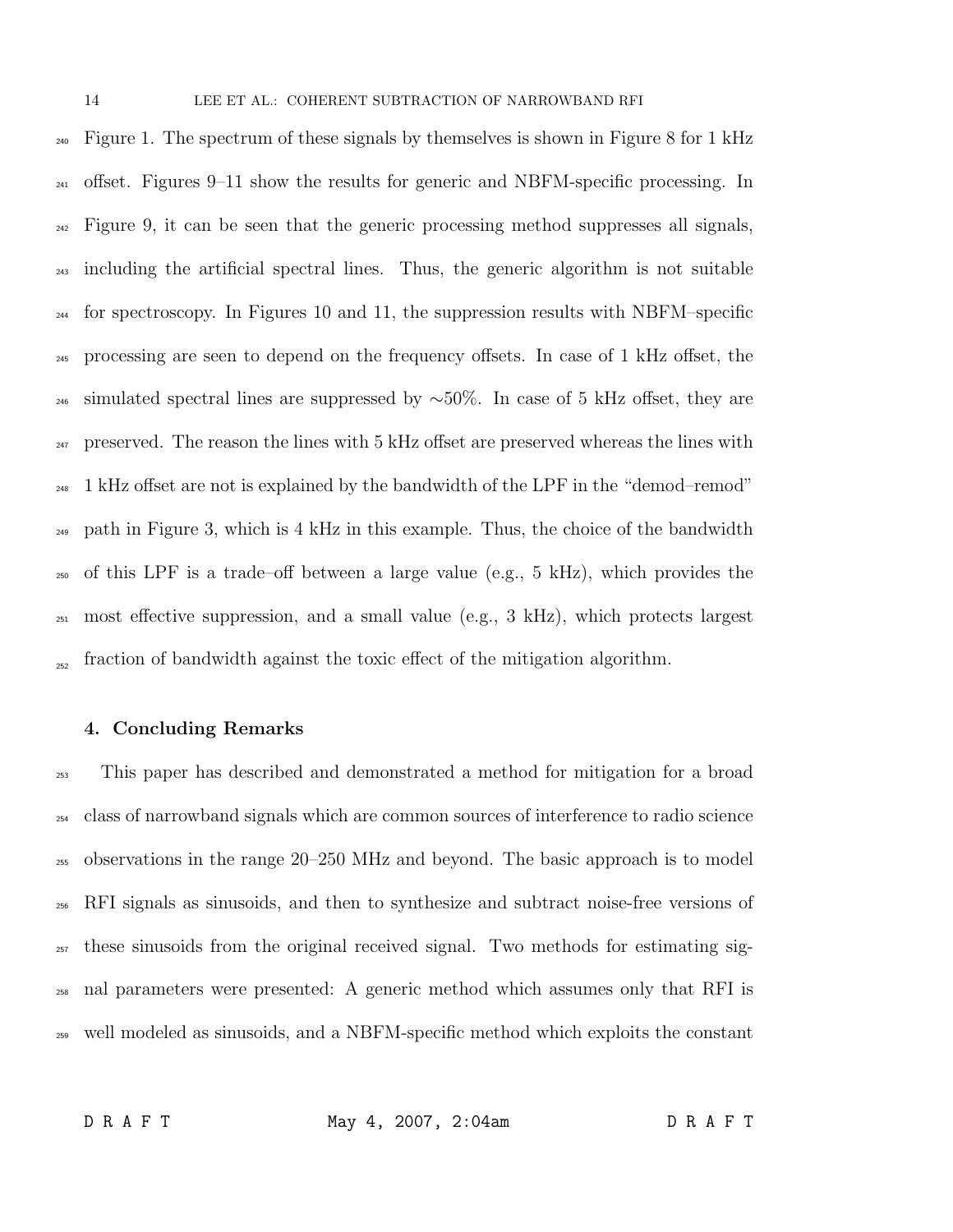modulus property and significant processing gain inherent in NBFM signals to im- prove discrimination between RFI and noise. It was demonstrated that the former <sub>262</sub> tends to distort components of the signal other than the RFI, whereas the latter is <sub>263</sub> considerably better in this regard, but less effective in suppression the RFI.

 We should note that the generic method, despite its tendency to "eat" noise and other signals underlying the RFI signals, is not completely without utility. For exam- ple, elimination of strong RFI – even if the underlying spectrum is rendered unusable  $_{267}$  – may nevertheless be desirable as it allows the data to be represented using a smaller number of bits, which may have compelling advantages in some systems. Although the same effect can be accomplished by, for example, computing spectra and then blanking (zeroing) RFI-afflicted bins, this method is entirely coherent and does not <sub>271</sub> require transformation of the signal into the frequency domain, which might be prob- lematic or impossible in some systems. Another possible application of the generic <sub>273</sub> algorithm is pulsar processing, which is less sensitive to the observed "notching"  $_{274}$  behavior than spectroscopy.

 It should be pointed out that while we have not explicitly quantified the computa- tional complexity of the proposed algorithms, we emphasize that it is well within the <sub>277</sub> capabilities of existing conventional off-the-shelf real-time digital signal processing. In fact, this processing is similar or identical to processing performed by the com- munications equipment associated with these signals; e.g., detection, demodulation, and so on. Because these are typically commercial/commodity products, there has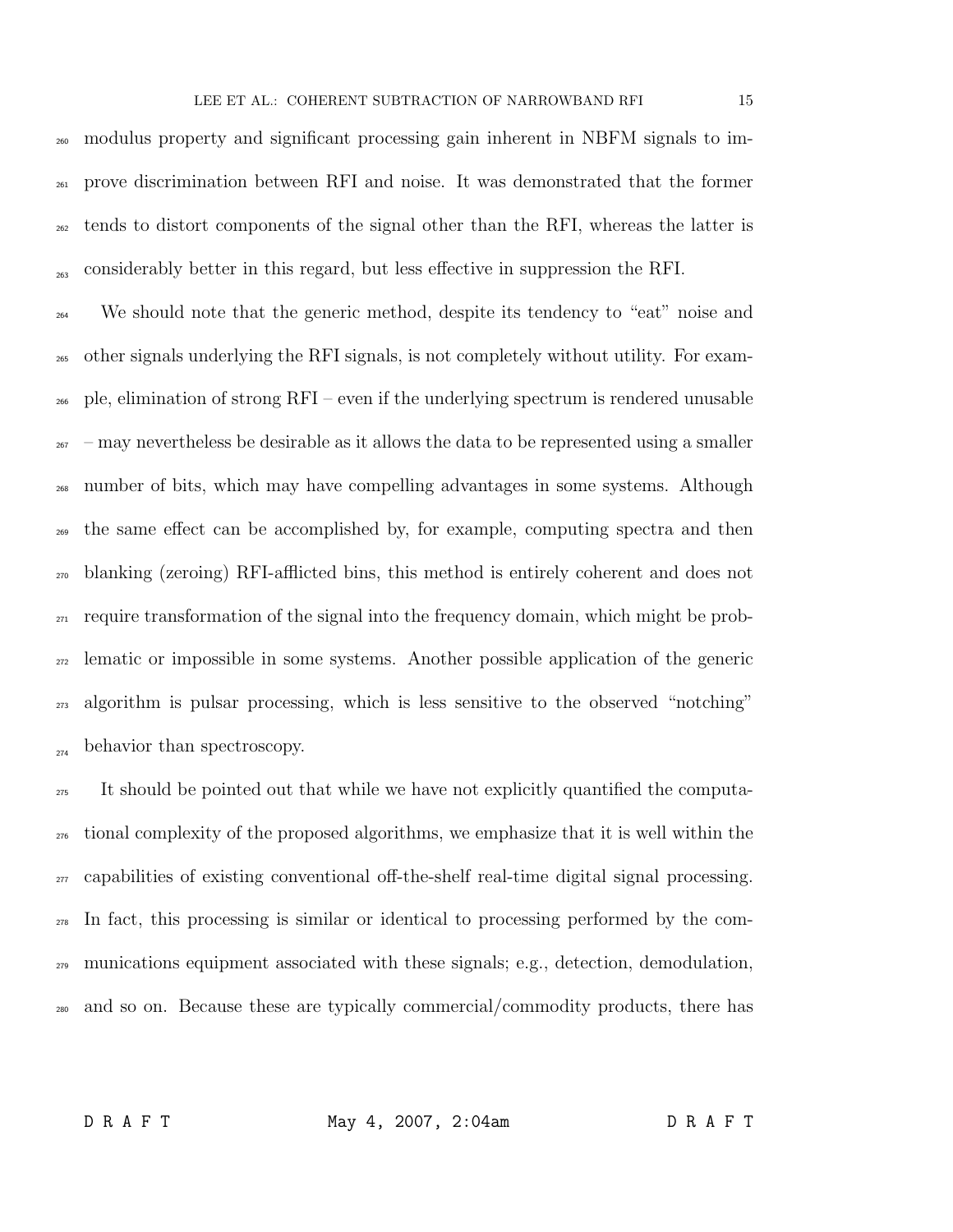been considerable previous effort invested in identifying minimum cost/complexity  $\mu_{\text{282}}$  implementations; see for example [*Vassilevsky*, *V.L.*, 2007].

 Finally, we should note that the algorithms described in Section 2 are applicable to all forms of narrowband amplitude-, phase-, and frequency-modulated signals that <sup>285</sup> can be described in terms of the signal model of equation  $(2)$ . This includes CW (i.e., morse code), and the plethora of narrowband phase- and frequency-modulated digital signals that exist. Moreover, it should be noted that digital signals have the additional property of "finite alphabet" – that is, the parameters of the transmitted signal are constrained to take on only a countable number of values, in contrast to analog  $_{290}$  signals in which the parameters vary continuously. This is another form of a priori waveform knowledge that can be exploited for additional performance improvement. The possibility of exploiting the finite alphabet property of narrowband digital signals is not considered here but is addressed in the context of a wideband digital signal in  $\sum_{294}$  [Ellingson et al., 2001].

 Conversely, we should point out that there are a number of RFI signals in the frequency range of interest for which the performance of the approach proposed here is relatively poor. Prominent among these are broadcast FM signals ranging from 88 to 108 MHz in the U.S., which are relatively wideband (bandwidths on the order <sup>299</sup> of 200 kHz) and thus require update times  $(T_2)$  which are very short. In this case, <sub>300</sub> the linear chirp approach used in [*Miller et al.*, 1997] might be helpful. In addition, <sup>301</sup> broadcast FM signals contain additional structure including a pilot signal, subcarri-ers for stereo, radio broadcast data system (RBDS), and subsidiary communications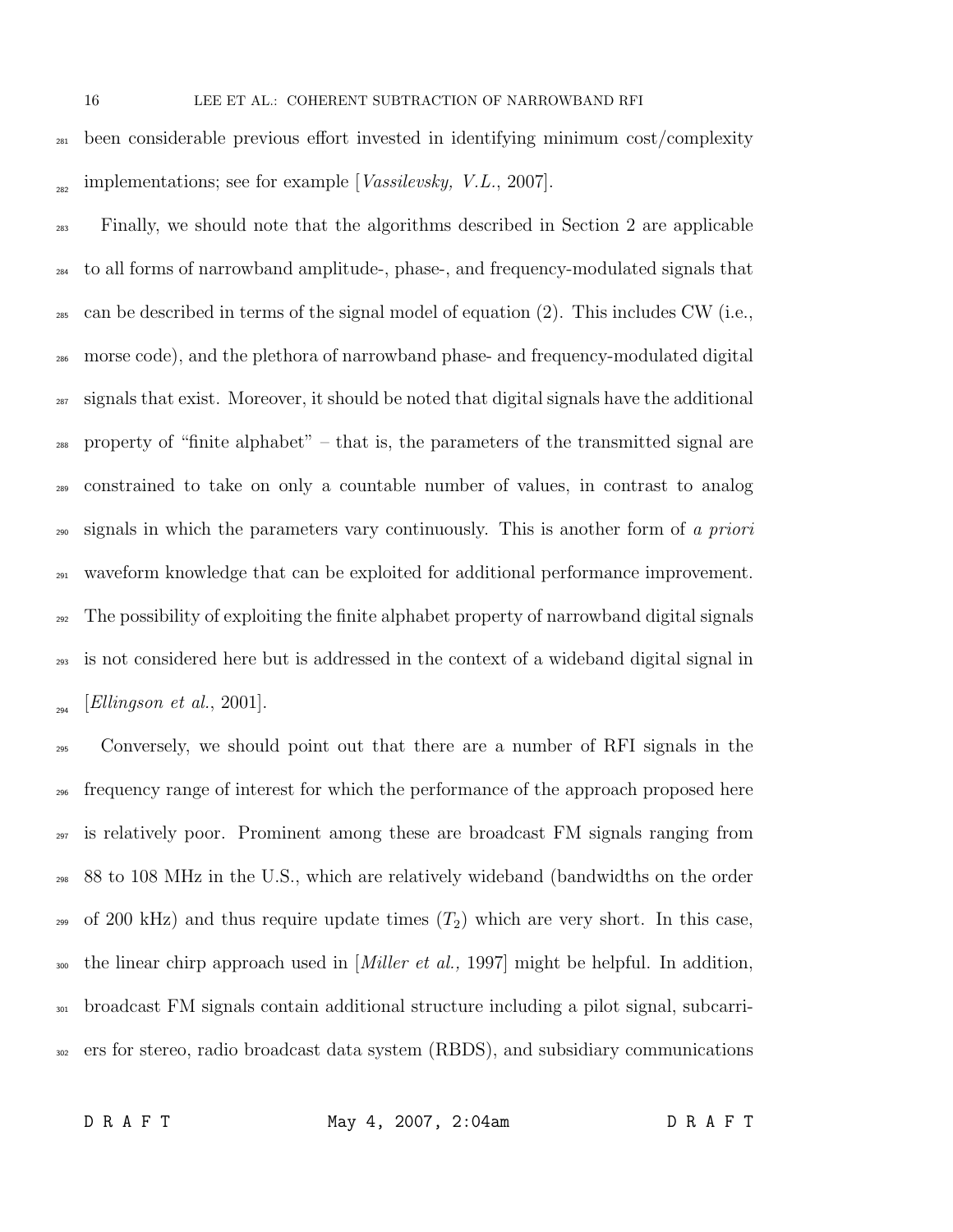<sup>303</sup> authorization (SCA). They must be taken into account to obtain the best perfor-<sup>304</sup> mance. Performance will be limited for analog TV (NTSC) and digital TV (ATSC) <sup>305</sup> for similar reasons. However, we note that there is no reason that the concepts de-<sup>306</sup> scribed in this paper and in [Ellingson et al., 2001] could not be combined and/or <sub>307</sub> extended for these RFI signals.

<sup>308</sup> Acknowledgments. The data used in Section 3 was provided by Michael <sup>309</sup> Gray, who has made this and other datasets freely available via his website  $h_{10}$  http://www.kd7lmo.net/ground\_gnuradio\_ota.html.

## References

- <sup>311</sup> Barnbaum, C. and R. Bradley (1998), A New Approach to Interference Excision in  $R$ adio Astronomy: Real-Time Adaptive Cancellation, Astronomical J., 115, 2598.
- <sup>313</sup> Butcher, Harvey R. (2004), LOFAR: first of a new generation of radio telescopes,  $Proceedings of the SPIE, 5489, 537.$
- <sup>315</sup> Ellingson, S.W., J. Bunton, and J.F. Bell (2001), Removal of the GLONASS C/A Sig-
- <sup>316</sup> nal from OH Spectral Line Observations Using a Parametric Modeling Technique,  $A strongly sical Journal Supplement, 135, 87.$
- <sup>318</sup> Ellingson, S.W. (2002), Capabilities and Limitations of Adaptive Canceling for Mi-
- <sup>319</sup> crowave Radiometry, IEEE 2002 Int'l Geoscience and Remote Sensing Symposium  $\sum_{320}$  (IGARSS 2002), Toronto, 3, 1685.
- <sup>321</sup> Ellingson, S.W. and G.A. Hampson (2003), Mitigation of Radar Interference in L- $B<sub>322</sub>$  Band Radio Astronomy, Astrophysical Journal Supplement Series, 147, 167.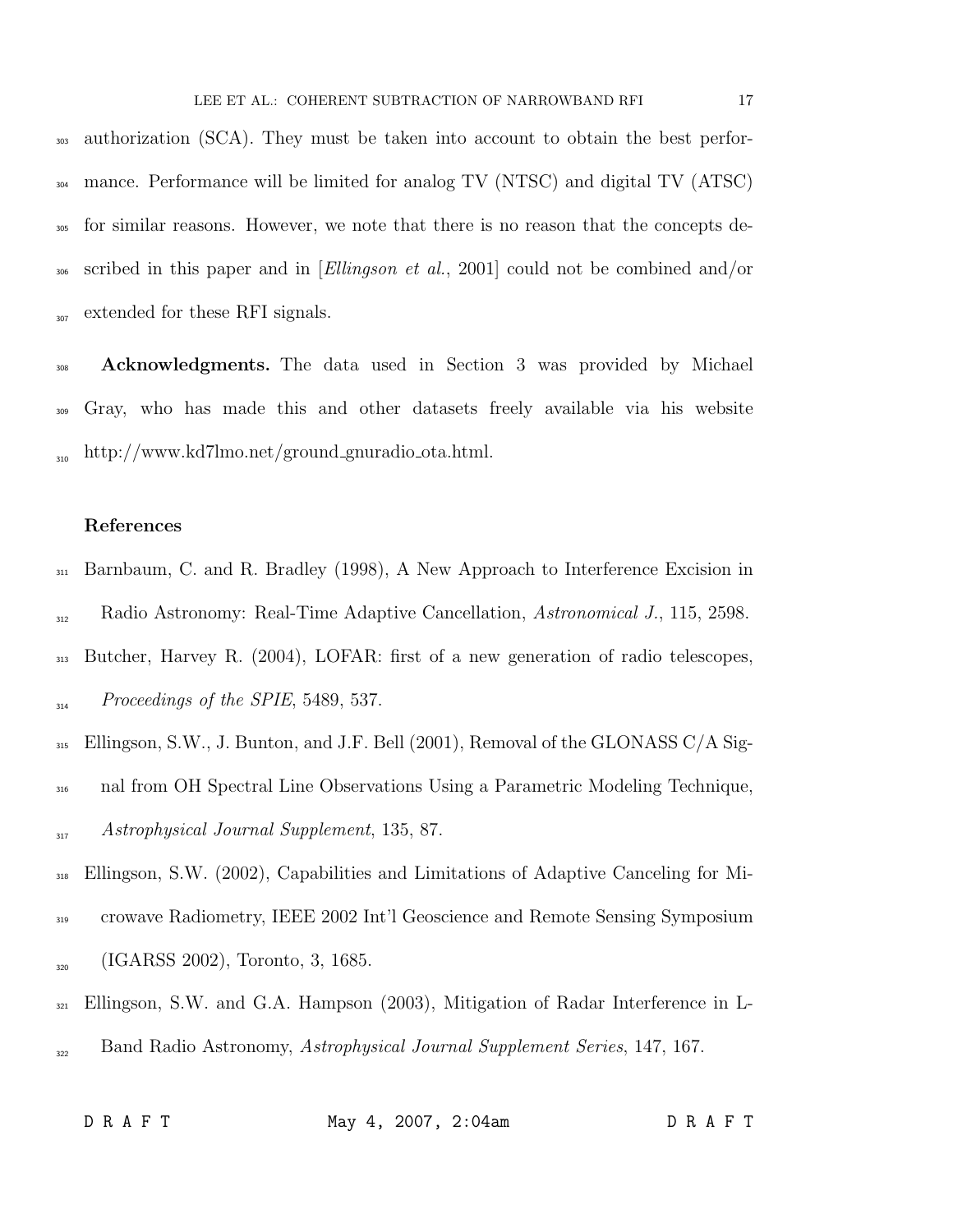#### 18 LEE ET AL.: COHERENT SUBTRACTION OF NARROWBAND RFI

- <sup>323</sup> Furlanetto, S.R., M. Zaldarriaga, and L. Hernquist (2004), Statistical Probes of
- Reionization with 21 Centimeter Tomography, Astrophysical J., 613, 16.
- $J<sub>255</sub>$  Jakes, W. C. (1974), Microwave Mobile Communications, IEEE Press.
- <sup>326</sup> Laster, J. D. and J. H. Reed (1997), Interference Rejection in Digital Wireless Com-

munications, IEEE Signal Processing Magazine, 14, 37.

- Long Wavelength Array (LWA) website at http://lwa.unm.edu. 328
- <sup>329</sup> Miller, T. R., J. McCorkle, and L. C. Potter (1997), RFI suppression for ultra wide-
- band radar, IEEE Transactions on Aerospace and Electronic Systems, 33, 1142.
- Mileura Widefield Array (MWA) website at http://www.haystack.mit.edu/ast/arrays/mwa. 331
- <sup>332</sup> Rappaport, Theodore S. (1996), *Wireless Communications: Principles and Practice*,
- <sub>333</sub> Prentice Hall PTR, Upper Saddle River, New Jersey.
- Square Kilometer Array (SKA) website at http://www.skatelescope.org. 334
- <sup>335</sup> Stoica, P. and R. Moses (2005), Spectral Analysis of Signals, Pearson Prentice Hall,  $U$ <sub>336</sub> Upper Saddle River, New Jersey.
- <sup>337</sup> Thompson, A. R., Tomas E. Gergely and Paul A. Vanden Bout (1991), Interference <sub>338</sub> and Radioastronomy, *Physics Today*, November, 41.
- <sup>339</sup> Telecommunications Industry Association (2004), TIA Standard: Land Mobile FM
- <sup>340</sup> or PM Communications Equipment Measurement and Performance Standards, 341 TIA-603-C.
- <sup>342</sup> Vassilevsky, V.L., (2007), Efficient Multitone Detection, *IEEE Signal Processing*  $_{343}$  Mag., 24 (2), 144.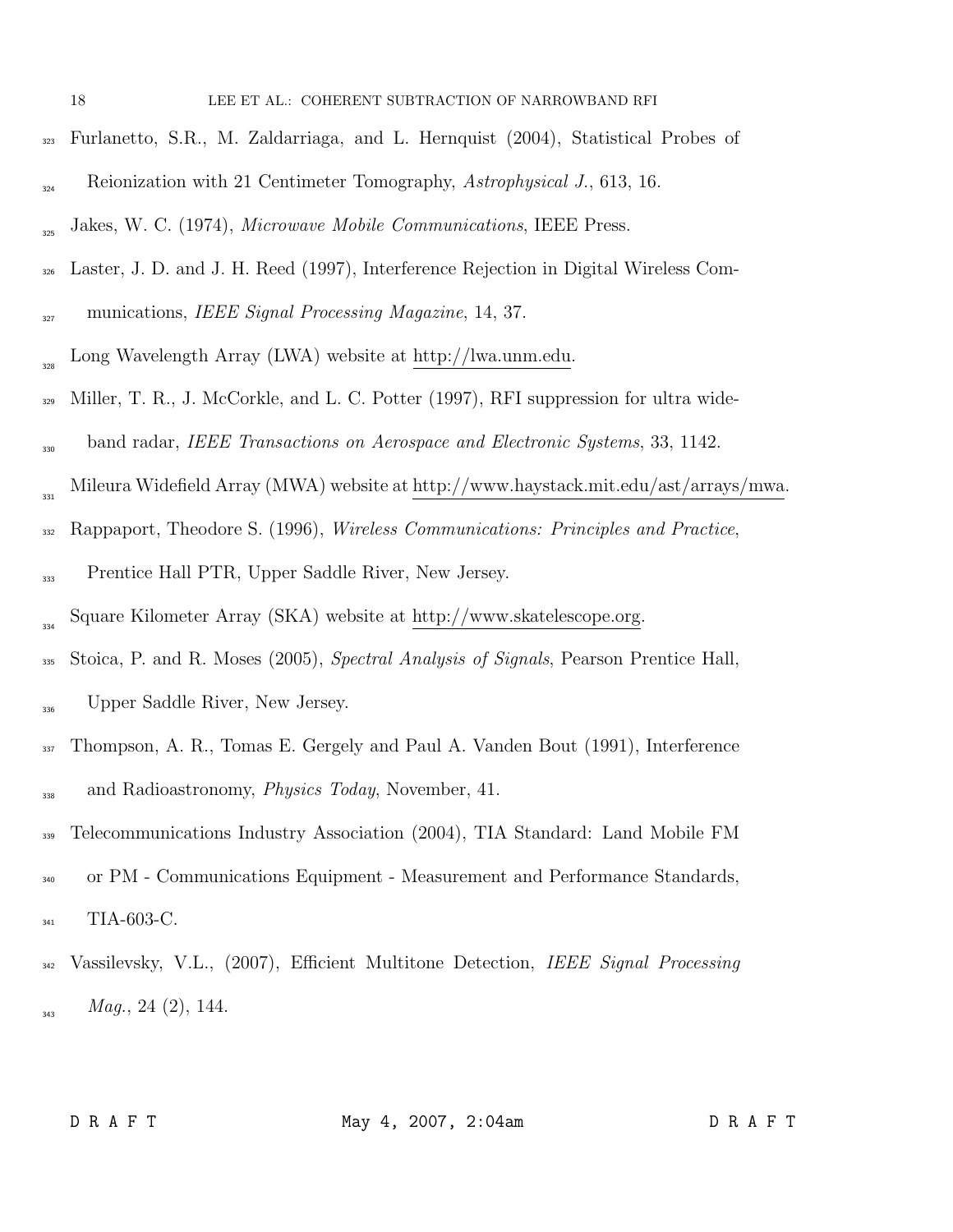

Figure 1. Top-level block diagram of the algorithm.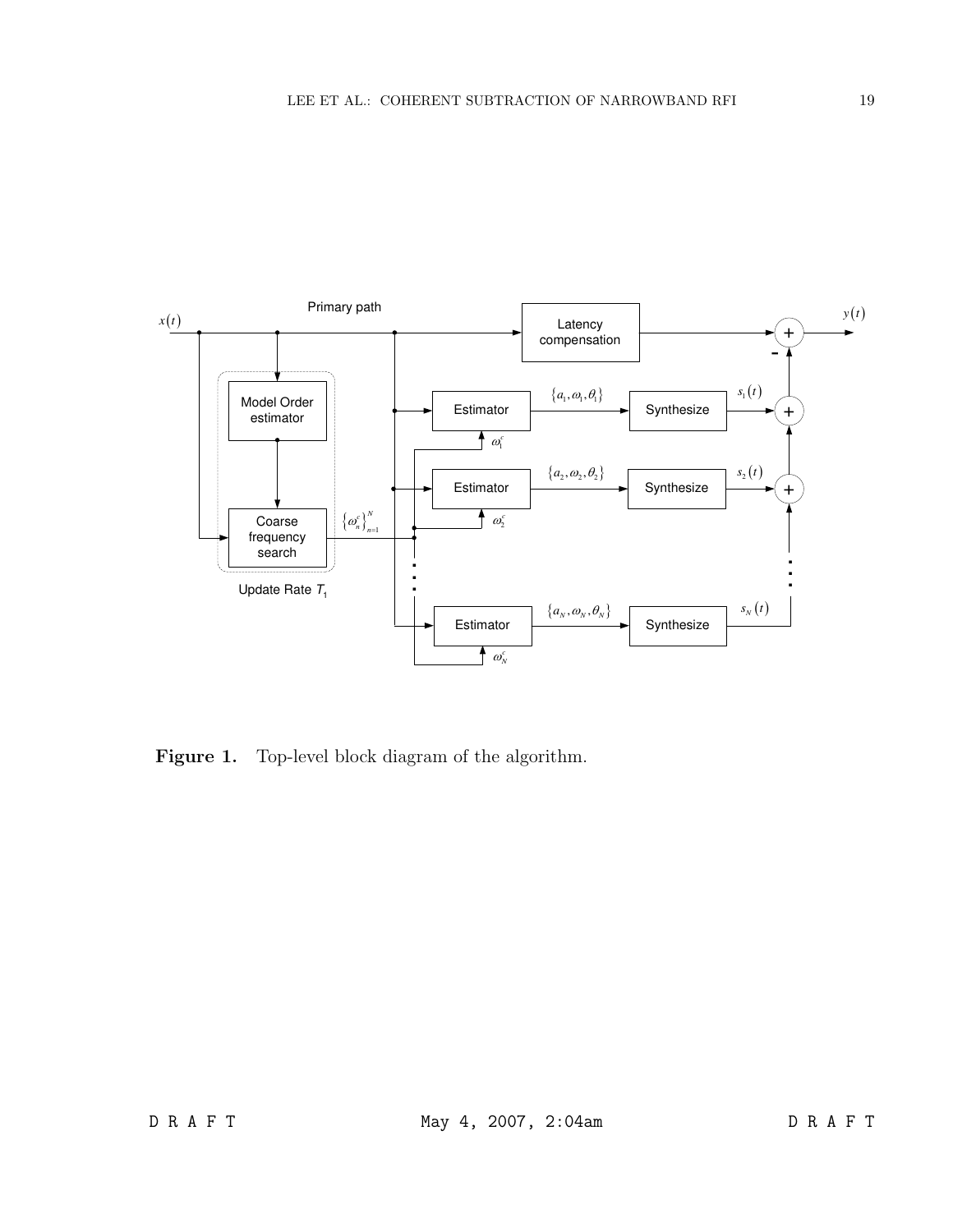

Figure 2. Detail of generic estimation procedure.



Figure 3. Detail of improved estimation procedure for NBFM signals.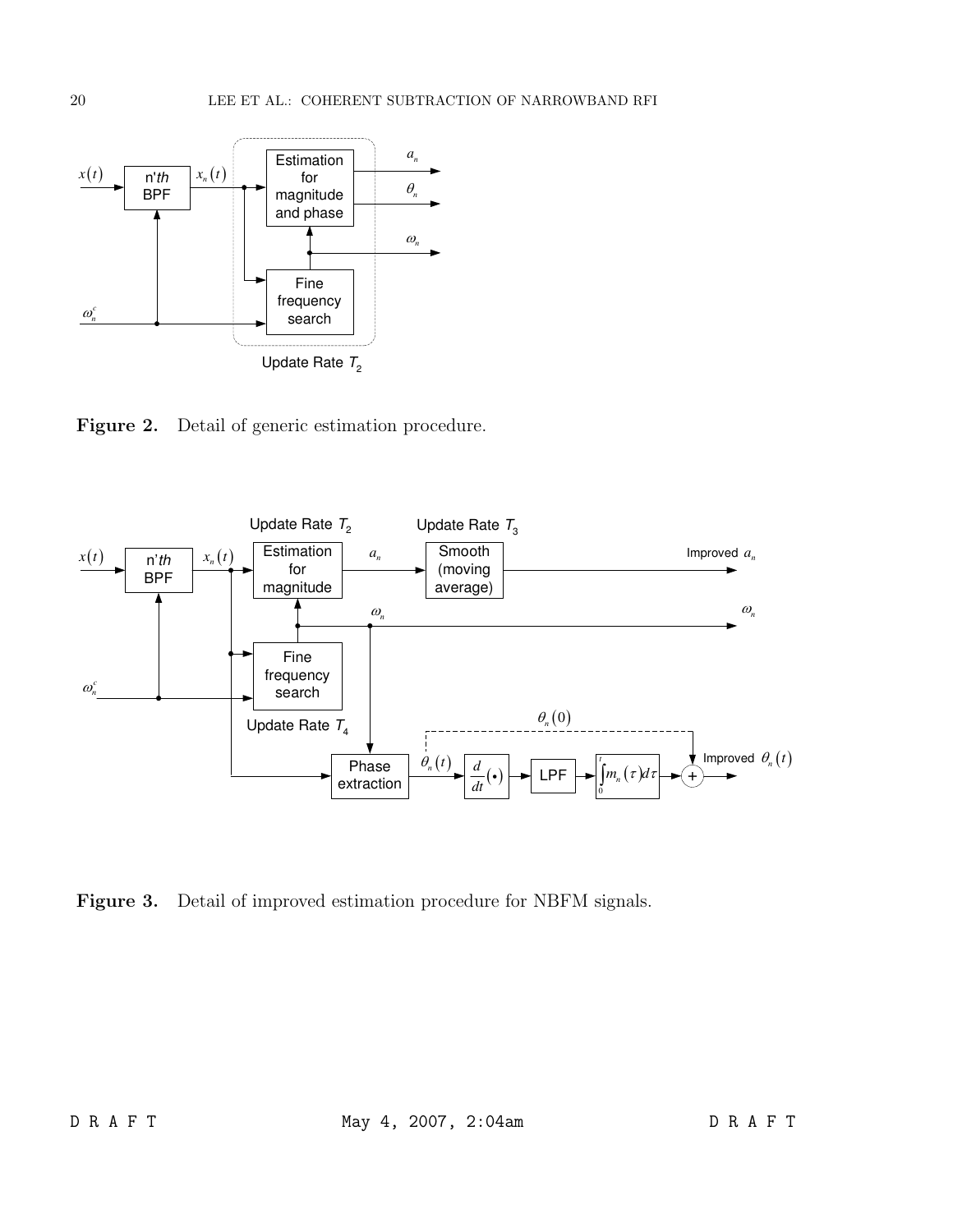

Figure 4. Power spectral density (PSD) of test dataset averaged over 0.967 s.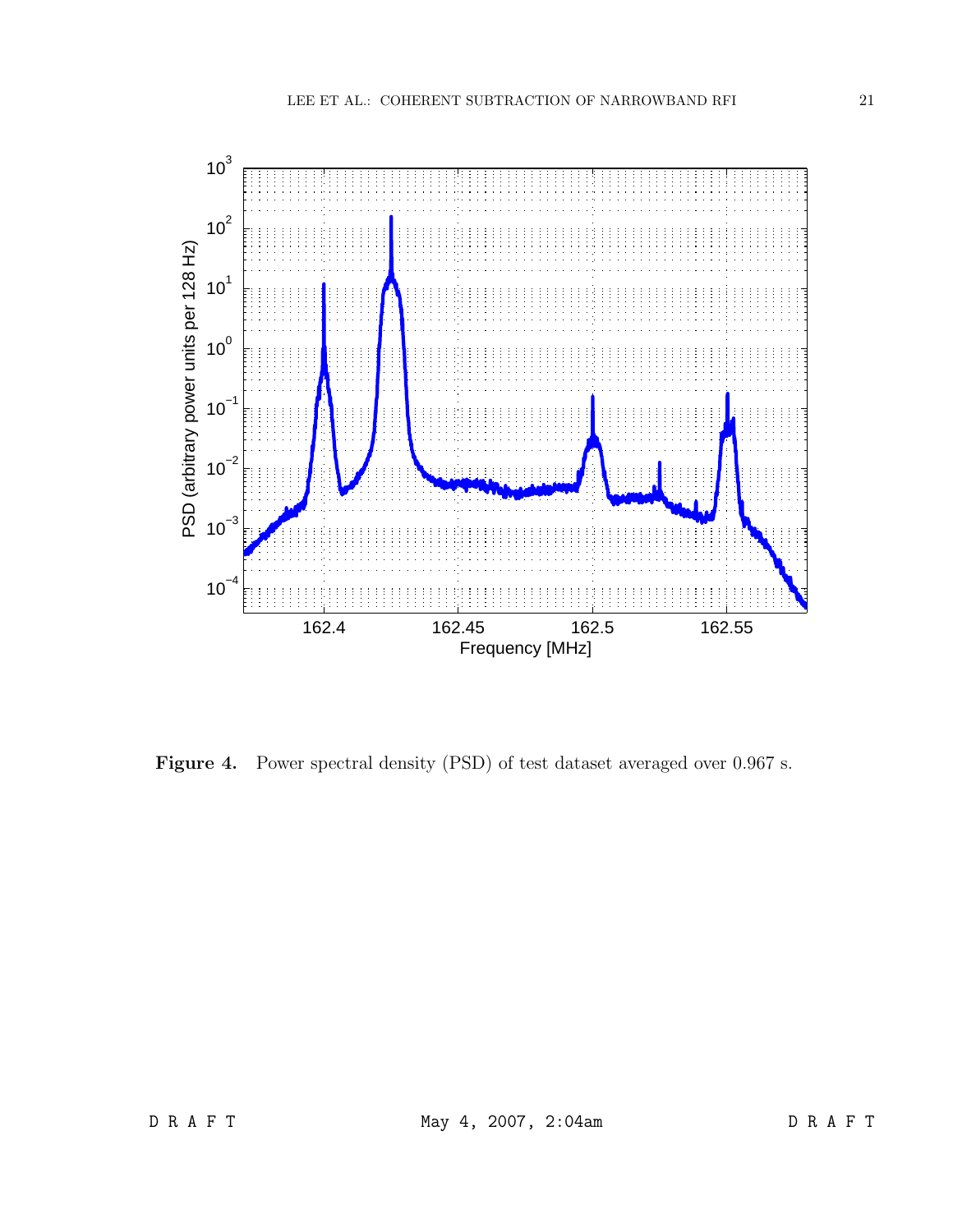

Figure 5. Spectrogram (power spectral density vs. time and frequency) for the dataset.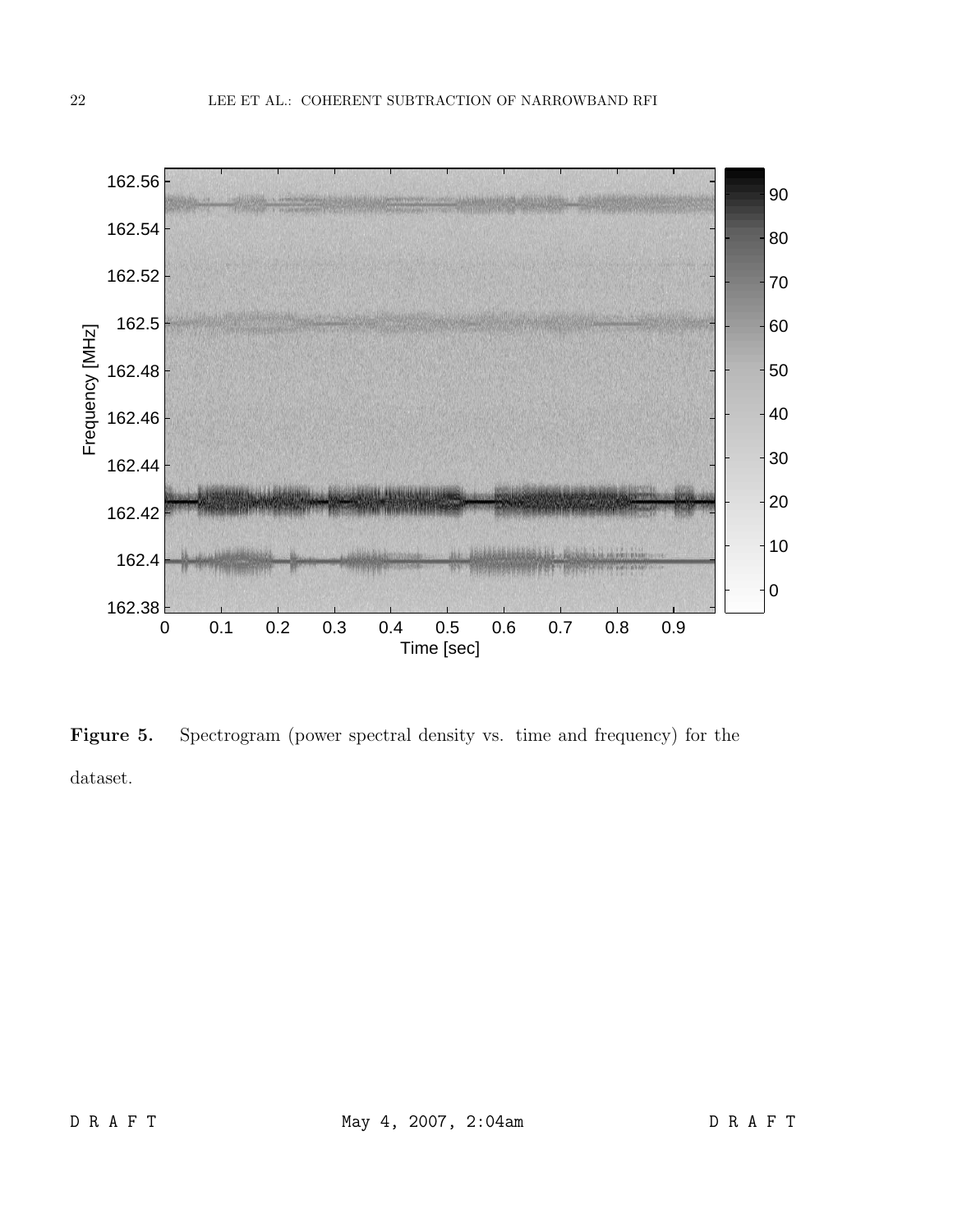

Figure 6. Averaged power spectral density before (top) and after (bottom) application of the generic mitigation algorithm (Figure 2).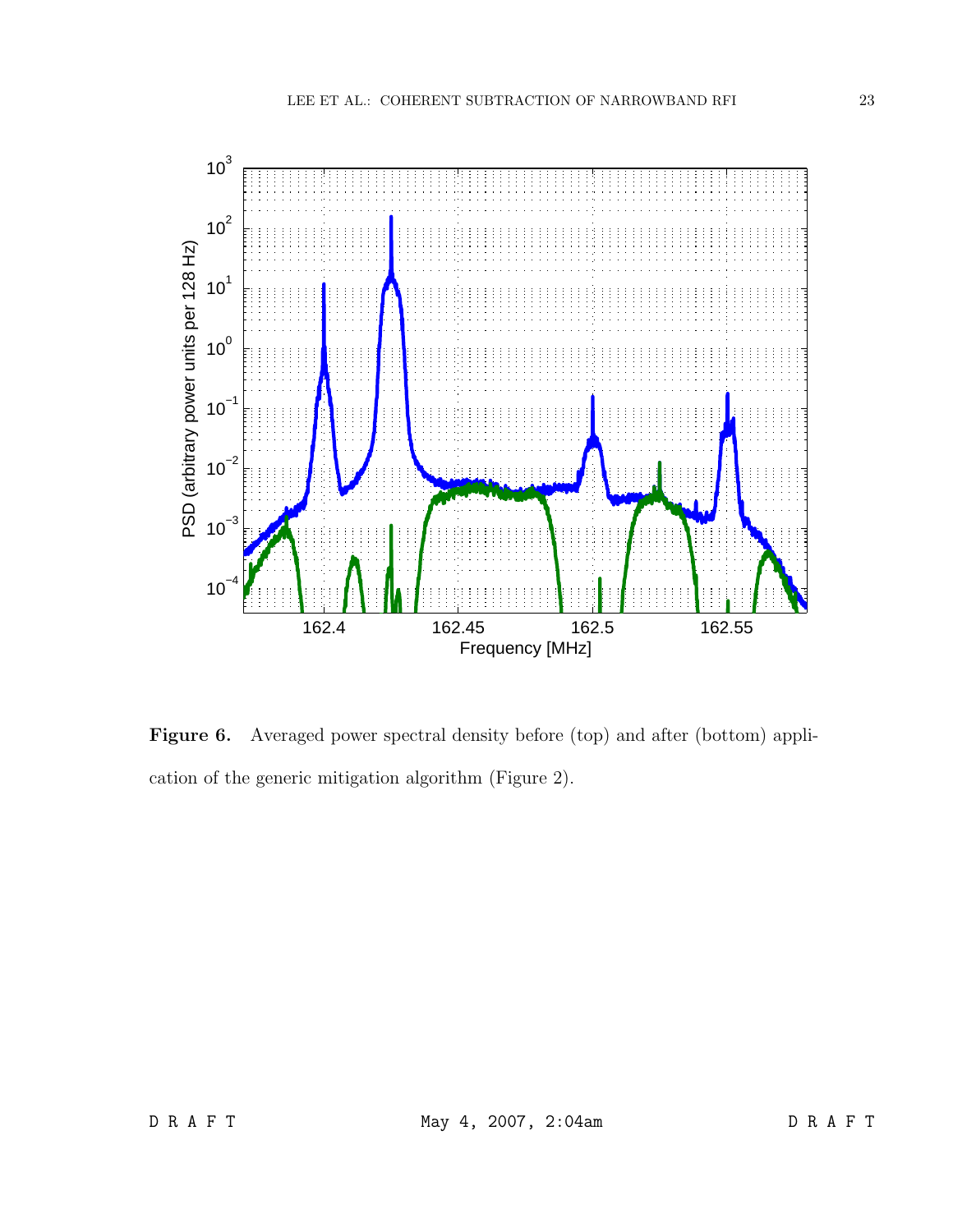

Figure 7. Averaged power spectral density before (top) and after (bottom) application of the NBFM–specific mitigation algorithm (Figure 3).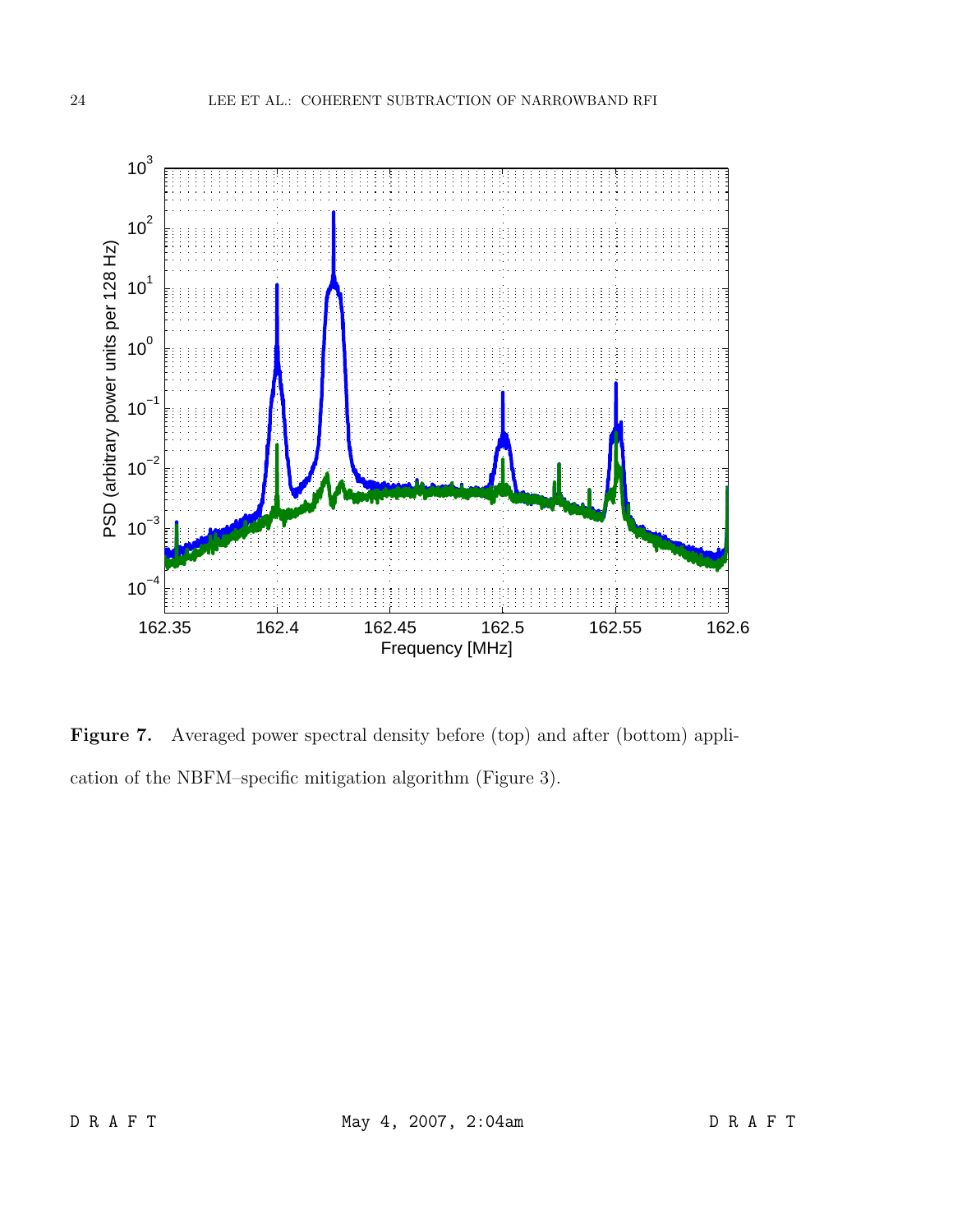![](_page_24_Figure_1.jpeg)

Figure 8. Averaged power spectral density of 4 sinusoids located at 1 kHz above the center frequencies of the RFI signals. The dash line is the mean of noise power spectral density.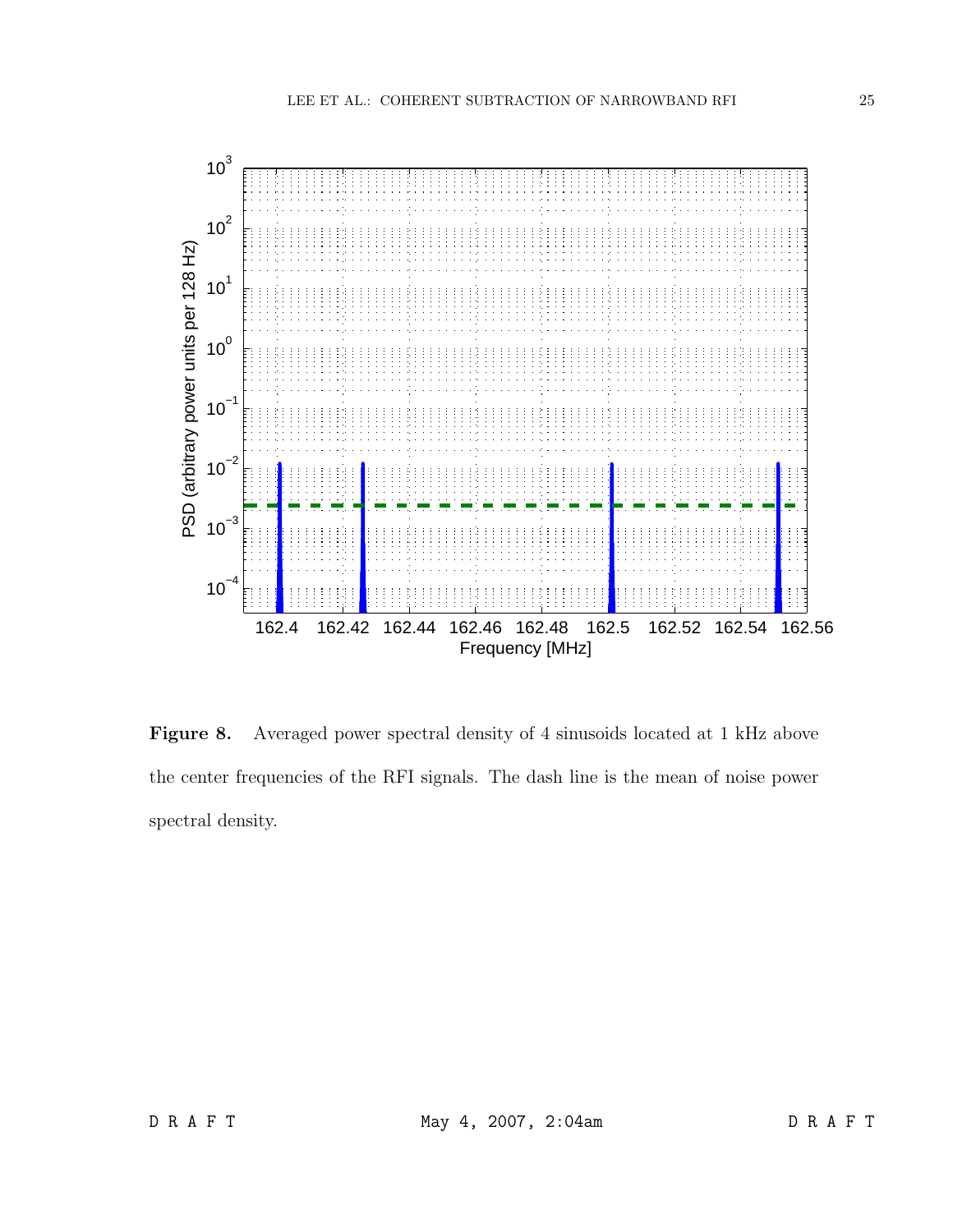![](_page_25_Figure_1.jpeg)

Figure 9. Averaged power spectral density after application of the generic mitigation algorithm (Figure 2) with 4 additional sinusoid signals at 1 kHz offset.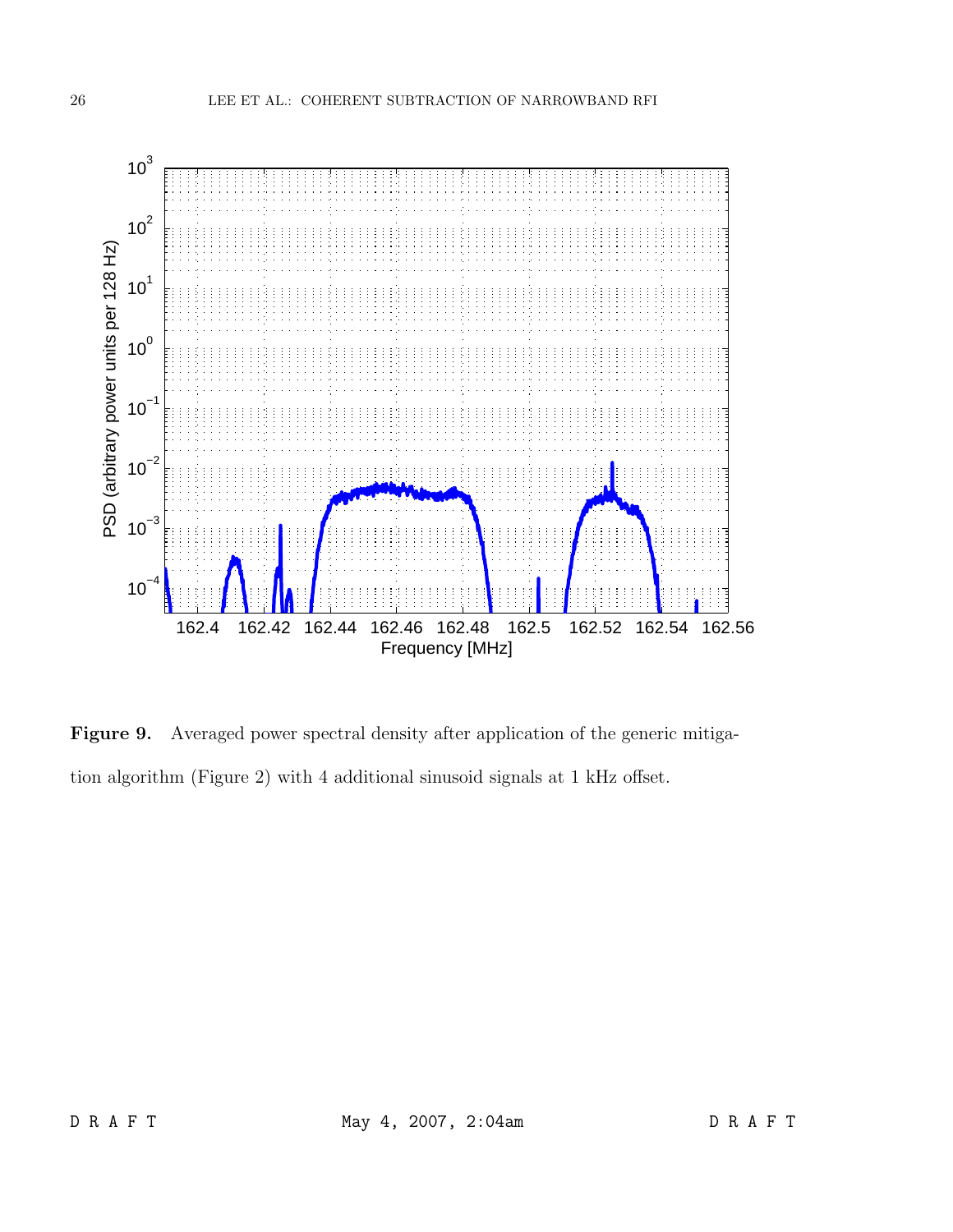![](_page_26_Figure_1.jpeg)

Figure 10. Averaged power spectral density after application of the NBFM– specific mitigation algorithm (Figure 3) with 4 additional sinusoid signals at 1 kHz offset. Markers indicate the proper frequency and level of the additional signals.